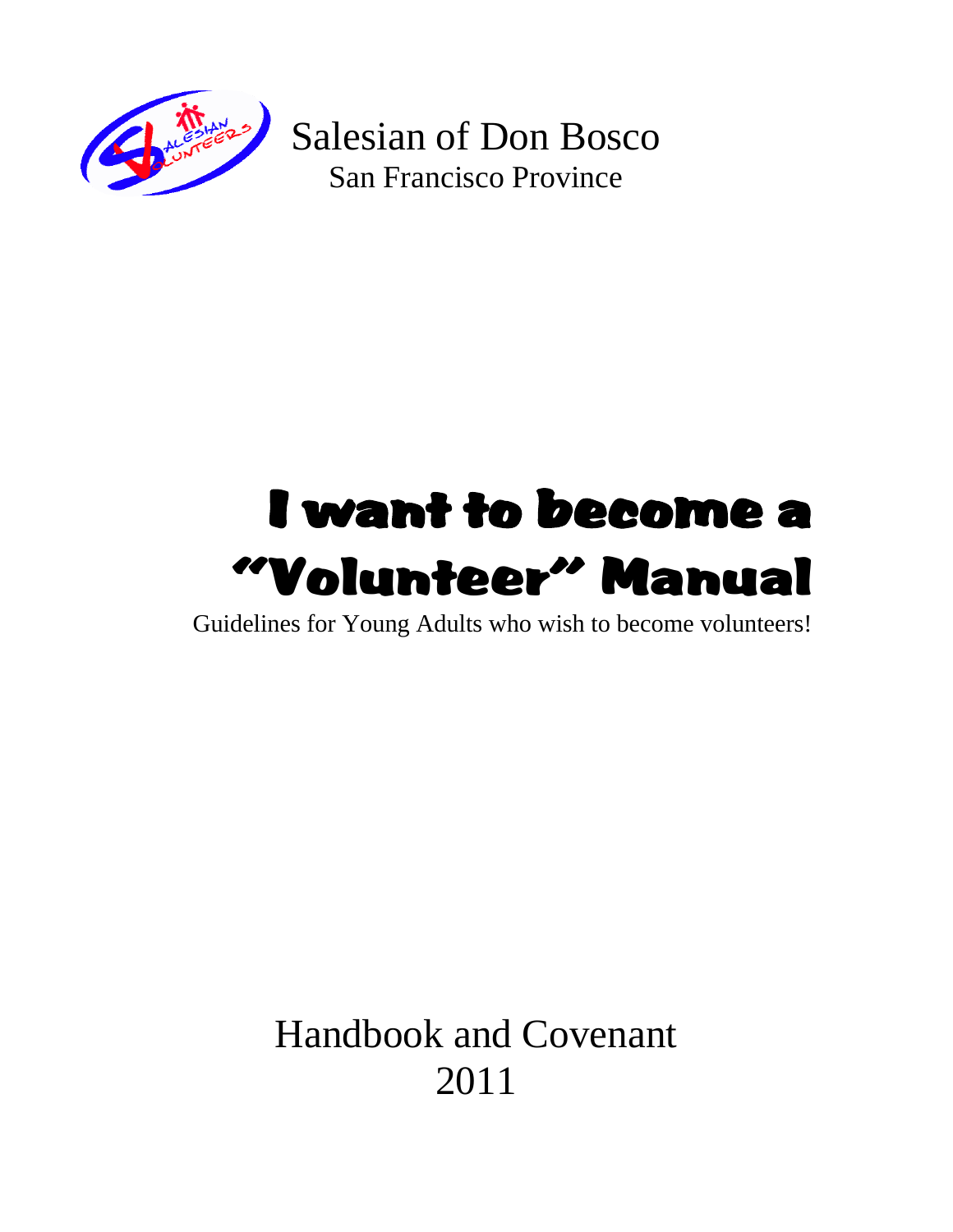## *Introduction*

Welcome to our Salesian Volunteer Program! If you are reading this manual, it is because we think that you have all the characteristics necessary to become a Salesian Volunteer in our Province.

To be a volunteer is a gift from God, you are not here by causality, you are here because God has called you to serve young people, especially those most in need; in other words, you are here to "Let your gifts serve others" (1 Peter 4:7-11). As volunteer you will be a light to the community and to young people, so your actions should project your love for Christ and Saint John Bosco.

It is normal to be scared, but remember this manual will give you all the tools and the information that you need to succeed in your volunteer experience. In John 10:10, Jesus says, "I came so that they could have life in abundance." If you are to model Christ, come with this in mind and you will not have problems. In the volunteer program, it is important to die to yourself to let God work through you, to truly "become a servant for all." (Mark 9:35)

On December 18, 1859 St. John Bosco started the Salesian Society with 18 young men, the youngest of which was 15 years old. We Salesians do very much believe that young people can make the difference. That is why this program is alive, and you are part of this project. You have the responsibility to do your duties in the best way possible and of course be joyful.

St. Dominic Savio used to say, "I am not capable of doing big things, but I want to do everything, even the smallest things, for the greater glory of God." As volunteers we do not ask you to do big things, but we do ask you to do the smallest things right. Everything that you will do must be full of love; be it prayer in community, spending time with the children, sharing table with the community, etc. Every single thing should be offered to Christ as a form of prayer.

Now is time to learn, please ask as many questions as you need. Know that we are here to help you. A wise statement I've heard is this: "The ignorant man who asks a question will be ignorant until that question is answered; the ignorant man who does not ask a question will be an ignorant all his life." Don't ever be afraid to seek assistance.

I am honored to welcome you to the Salesian Volunteer Program. I ask God to bless our work and to give us the knowledge so we can prepare ourselves the best way possible in order to help young people and succeed in our commitment.

Your Friend in Christ,

Juan Carlos Montenegro Salesian Volunteer Coordinator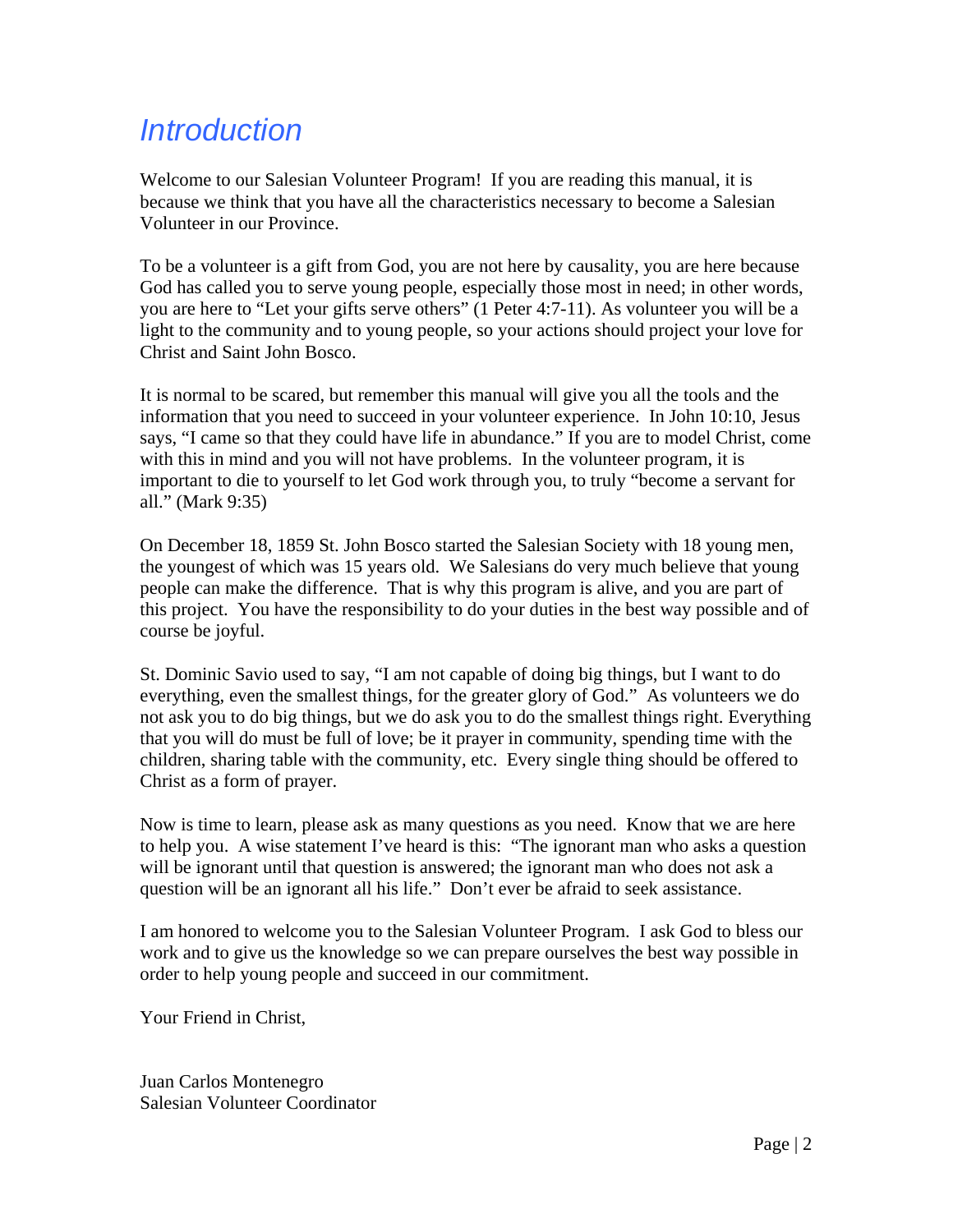| A.               |  |
|------------------|--|
| $\overline{B}$ . |  |
|                  |  |
|                  |  |
|                  |  |
|                  |  |
|                  |  |
|                  |  |
|                  |  |
|                  |  |
|                  |  |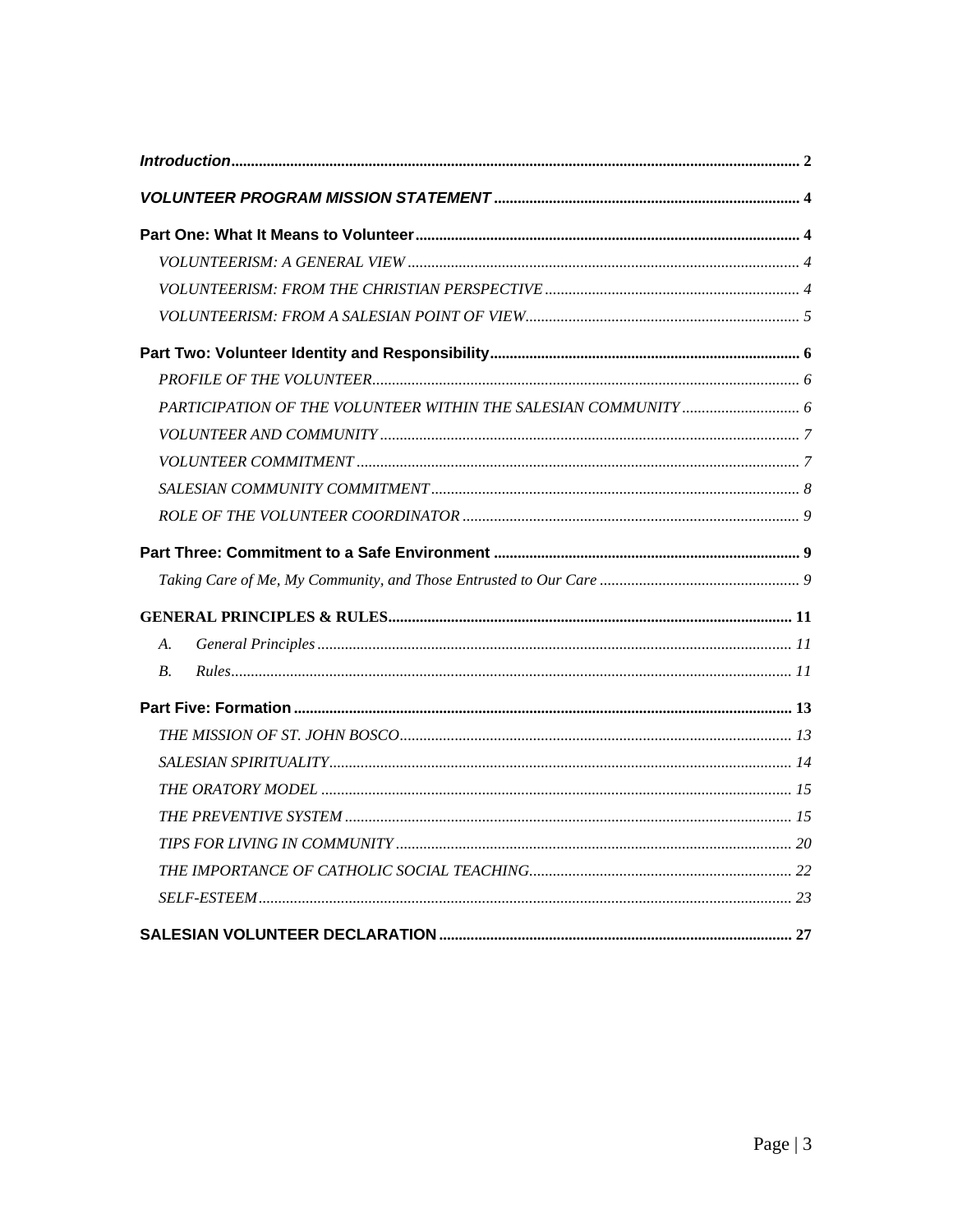#### *VOLUNTEER PROGRAM MISSION STATEMENT*

We are young Christians, called together by God to seek and share Don Bosco's vision and to collaborate as Volunteers within the SUO Province in its mission for young people especially the poor and those at risk.

## **Part One: What It Means to Volunteer**

#### **VOLUNTEERISM: A GENERAL VIEW**

Volunteerism is certainly not new to the Church or society. Today there is a renewed interest in volunteers especially among young adults. This interest is driven by the following:

1. The service of the Church and society demand that volunteers accept a greater level of responsibility and involvement.

2. The increasing complexity of legal and statutory obligations.

3. The ever increasing expectations placed on charitable institutions and the decreasing availability of economic resources make the use of volunteer staff necessary for the successful work done by these institutions.

4. Volunteer work is now looked upon as a part of the young adult's preparation for professional and career growth.

#### **VOLUNTEERISM: FROM THE CHRISTIAN PERSPECTIVE**

We are told in the Bible that "faith without works is dead" (James 2:26). Thus, the Catholic Church teaches that while we are saved by Christ and through our faith in Him, our faith is only made manifest in the service we give one another.

To be a volunteer is not a job. It's not something one does for the sake of doing something. To be a volunteer is to answer a specific call that comes from Christ Himself. Volunteering is, in itself, a vocation. It is the way we make manifest our Christian faith; we give of ourselves for others just as Jesus gave of Himself for us. Jesus laid down His life so that we might live. In this spirit, we are called by Christ.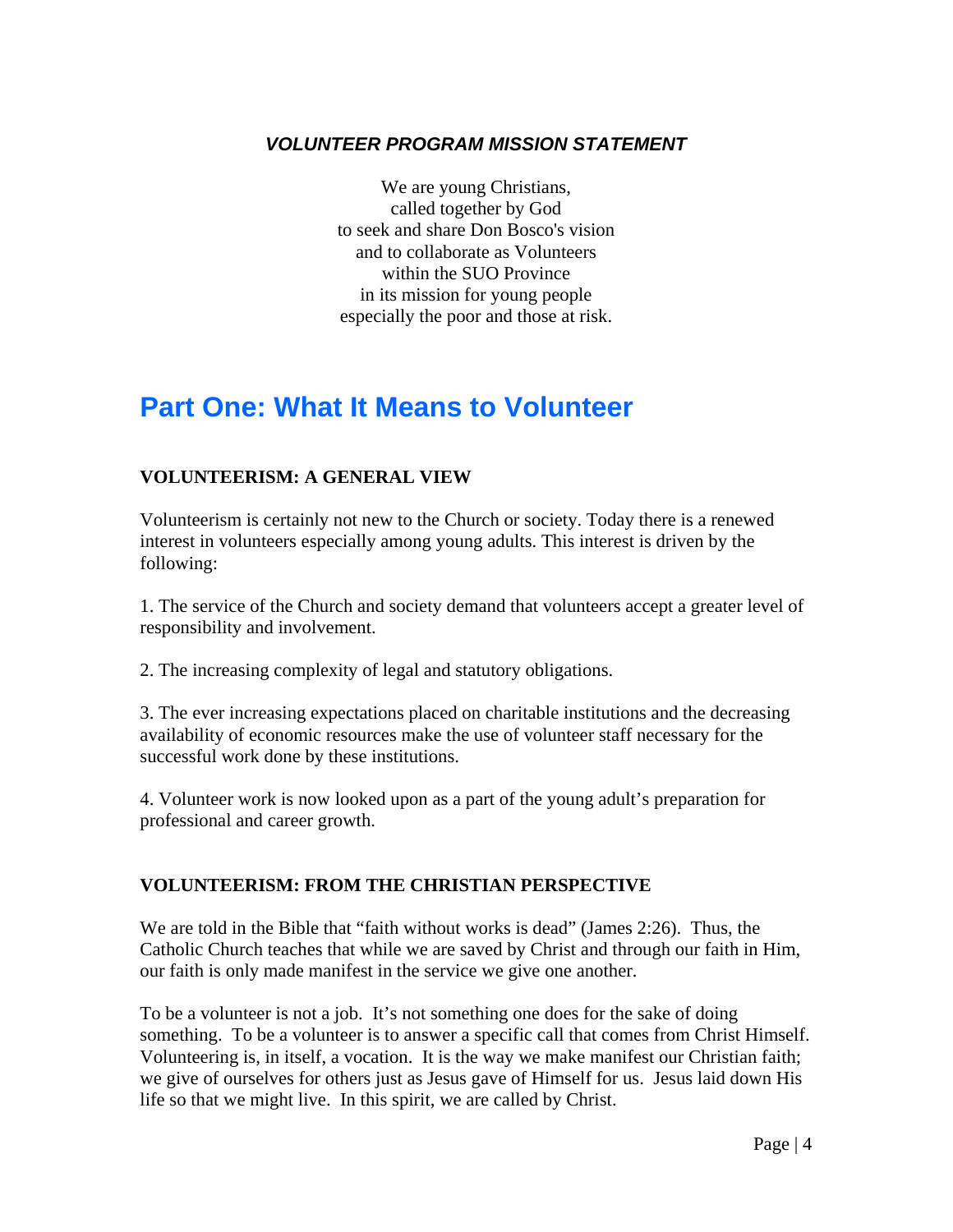In John's gospel, Jesus repeatedly asks a simple question of Simon Peter: "Do you love me?" (John 21:15). When Peter responds "yes" each time, Jesus tells him to "feed my lambs, tend my sheep, feed my sheep". Our "Yes" to Christ is made manifest in the service we provide for others. Jesus tells us to love our neighbor. In the parable of the Good Samaritan (Luke 10:30-37), Jesus teaches us that everyone we meet is our neighbor, regardless of race, color, creed, gender, etc. This is our true call to Christian service. This is why we say "Yes" to Christ and give ourselves as volunteers.

#### **VOLUNTEERISM: FROM A SALESIAN POINT OF VIEW**

- 1. Salesians have always used volunteers as a part of their implementation of the educative-pastoral project. Don Bosco began his work with volunteers whom he formed as educators. Today the Salesians use volunteers as an opportunity to share and foster Salesian spirituality and preventive system among the young people and adult collaborators.<sup>1</sup>
- 2. The volunteer program gives young people the opportunity to experience Salesian life and ministry. This is accomplished through short term and long term voluntary experiences.
- 3. The Salesian volunteer program helps the Salesians to achieve the founder's dream: "forming our young people into upright citizens and good Christians," by forming them to answer their baptismal call to be prophets. The volunteer program is a discernment process for our young people, helping them to understand the Christian vocation, and gospel call to make a difference in society.
- *4.* The Salesian Volunteer Program puts the young adult volunteer *at the center of our attention, not only as a collaborator but also as the subject of our educative ministry*, since our attention and accompaniment is principally focused on the volunteer and to his human and Christian development and involvement in the life of society and of the Church.
- 5. The Salesian Volunteer Program fosters in the young person an attitude of service to the poor and needy, and it offers them experiences of significant commitment, which will help them develop a Christian vocational option<sup>2</sup>.
- 6. The Salesian Volunteer Program is not a free provider of labor. The volunteer is not someone who will reduce the operative costs in our various apostolic works.
- 7. The Salesian Volunteer Program is not limited simply to the community's apostolic works—whether school, club or parish. The Salesian volunteer can also be integrated into a Salesian outreach to the local neighborhood. In this way the

 1 Voluntary Service and Salesian Mission. Handbook & Guidelines. Rome 2006: (intro)

<sup>&</sup>lt;sup>2</sup> Voluntary Service and Salesian Mission. Handbook & Guidelines, Rome 2006 pg. 5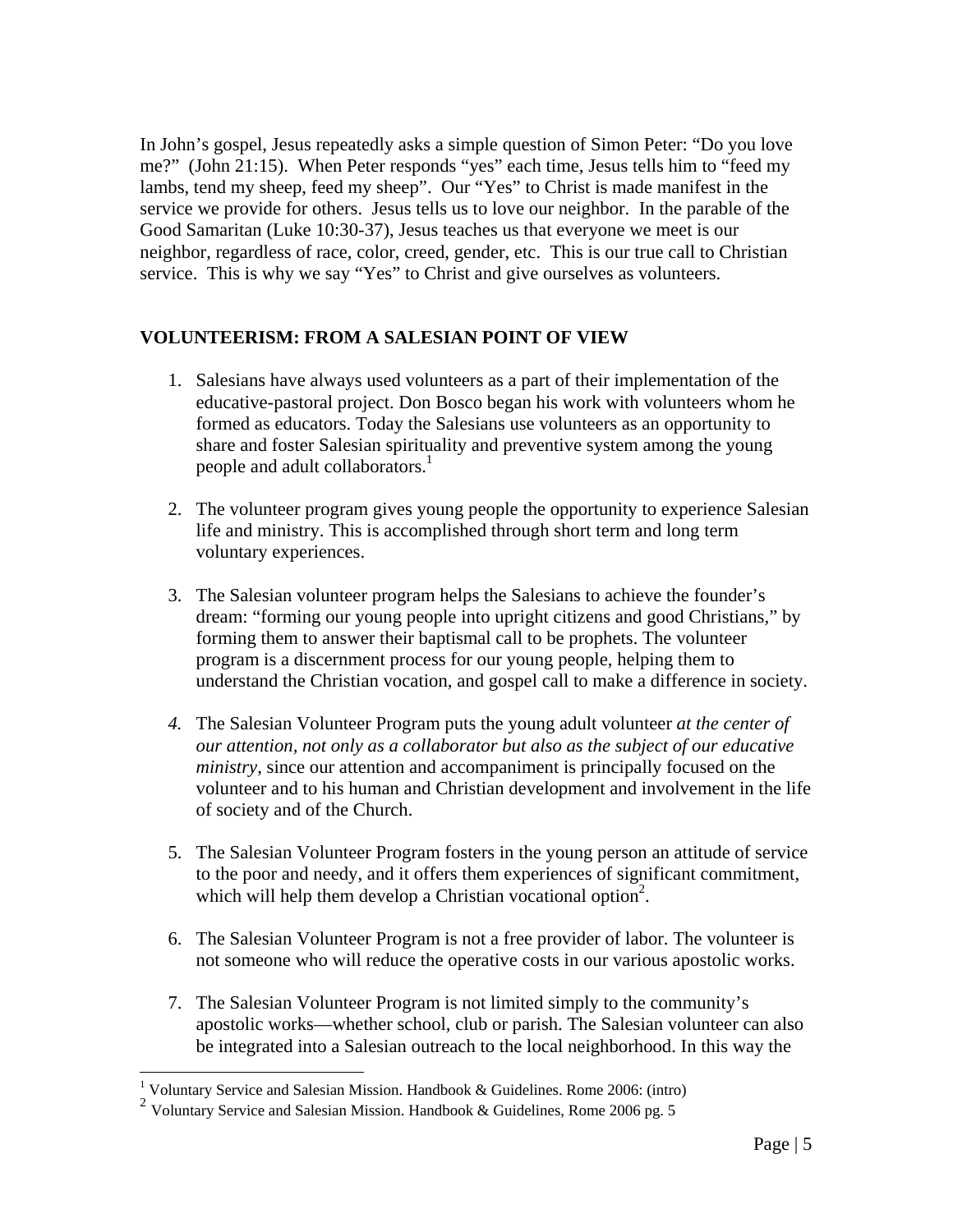Salesian ministry becomes integrated into the needs of the local neighborhood and the work's educative pastoral community (EPC).

## **Part Two: Volunteer Identity and Responsibility**

#### **PROFILE OF THE VOLUNTEER**

The Salesian Volunteer is someone with a vocation to live and to give of himself in the model of Christ. He is a person open to a new world, to a variety of cultures, and has a profound respect for the dignity of the human person. The Salesian volunteer tries to live according to those basic values and attitudes that contribute to his way of acting:

- $\checkmark$  **Service**: the volunteer gives himself without expecting any remuneration.
- **Community spirit:** the volunteer generously puts his gifts and talents at the service of the project and of the community in which he is working. The volunteer strives to collaborate with the community members in their apostolic work.
- **"Oratorian" style:** the volunteer displays in his activities an "Oratorian Heart" which means he knows how to be with the young and make himself loved, ready to take the first step to share his life with them, and creating a family atmosphere.
- **Pro-Social Justice**: with a clear and preferential option for young especially the poor, the marginalized and those at risk. The volunteer makes efforts to discover, respect and appreciate the values of the culture in which he is working. In this regard both the community and the volunteer take time to share and discuss the outreach programs to the local neighborhood.

#### **PARTICIPATION OF THE VOLUNTEER WITHIN THE SALESIAN COMMUNITY**

The Salesian community is the "key" to the Salesian Volunteer Program. The community opens its doors and home in welcome to the volunteer. The volunteer is welcomed into the community and into the Salesian family. The volunteer will be part of the community's daily life and a member of the Salesian community.

A healthy Salesian community is ready and willing to receive a volunteer and to accompany him. The volunteer to enter the Salesian community enters with an open heart, ready and willing to be involved in the educative-pastoral plan of the community. The community will in turn respect his lay state and help make good use of his qualities and experiences.

To establish a positive relationship of fraternity, sharing and collaboration between volunteers and the community, the following requirements are important: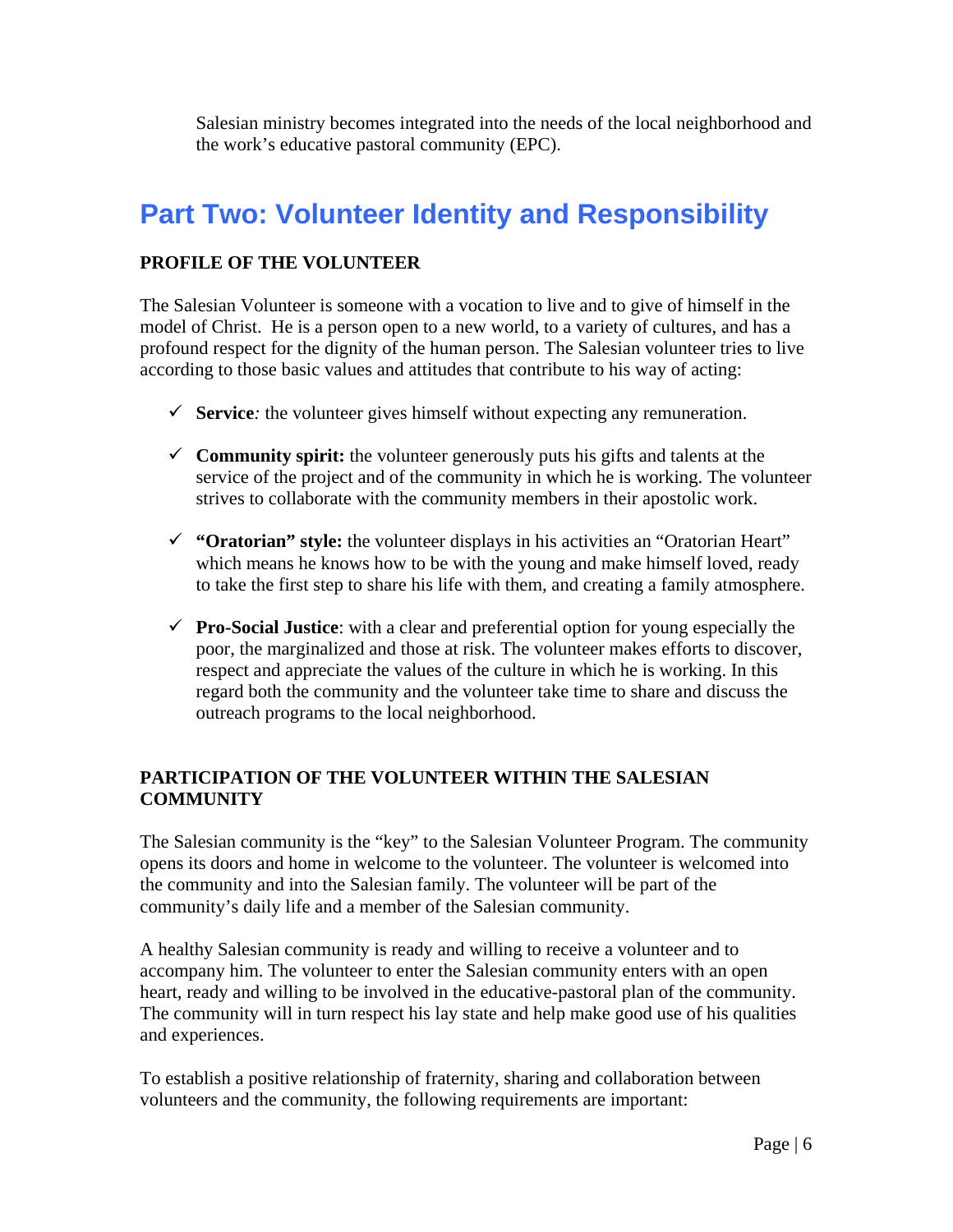- *Knowing each other:* The community and the volunteer are able to welcome and be open to one another in sharing the mission and life of the community.
- *Recognition and acceptance of diversity:* The community and volunteer accept differences in age, nationality, and ethnicity.
- *Salesian Spirituality:* The volunteer strives to reflect the joy, optimism, and hope of the Salesian charism as a concrete way of working with young people and living with one another in community.
- *Integration:* The volunteer participates in all meetings, monthly recollection, and events within the community.
- *Accompaniment:* The volunteer will be assisted by the all members of the community as he/she strives to be more Salesian.

In turn, the hosting community will be responsible for providing health insurance for the volunteer in the case that he does not previously have any. The community will provide room and board. The volunteer may also request money to the director for personal expenses.

#### **VOLUNTEER AND COMMUNITY**

The Salesian Volunteer period is a time of commitment not only by the volunteer but also by the local Salesian (SDB) Community, each undertaking to live together in community at the service of young people.

The guidelines below are examples of expressions of this commitment between volunteer and SDB Community.

#### **VOLUNTEER COMMITMENT**

The Salesian Volunteer promises to:

- 1. **To live as a member of a Christian Community**, inspired by the Salesian family spirit, sharing together ministry, recreation, prayer and meals.
- 2. **To work as a member of a Salesian Team**. This will involve planning and preparation of work for young and poor and evaluation of that work as a team
- 3. **To give a commitment to care for myself**, using good time-management skills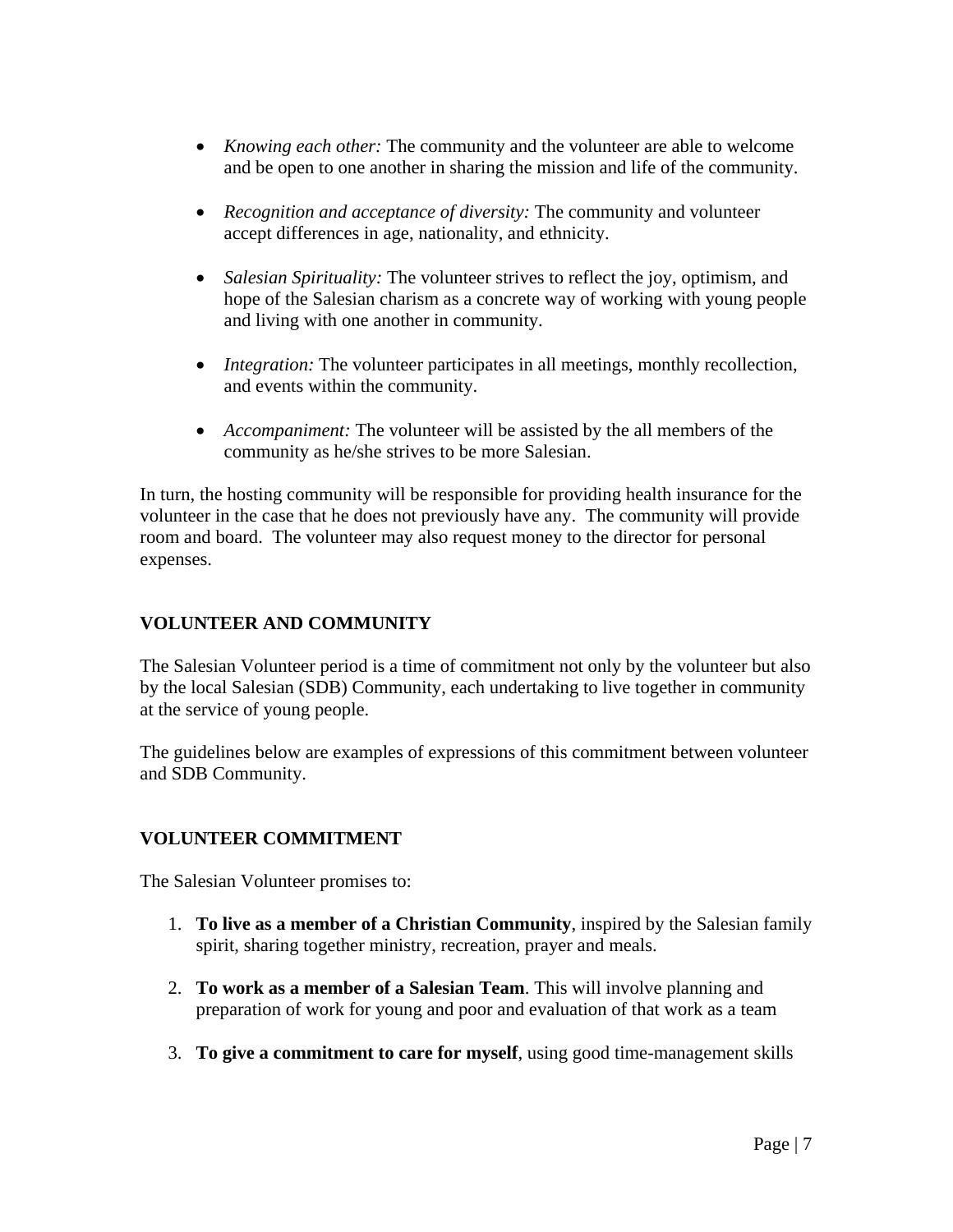- 4. **To give a full account of all work** as a volunteer to the to the Director of the Community and to the Salesian Volunteer Coordinator (see above)
- 5. **To ask for and seek support** for oneself in the work as a Volunteer
- 6. **To offer support to the Salesian Community** and fellow volunteers
- 7. **To respect confidentiality** with young people and fellow volunteers
- 8. **To agree to abide by Salesian guidelines and conditions of service** The volunteer must:
	- Be present in all community activities: prayers, daily Eucharist, meals, community meetings, days of recollection, etc.
	- Respect the community's daily schedule
	- Respect the community residence (no young people or adults are allowed in bedrooms)
	- Adhere to the Safe Children Policy of the site (See Appendix  $# 1$ )
	- Be willing to have open dialogue and communication with the community
	- Be a good listener
	- Be ready to learn and to seek help and advice when needed
	- For those under 21 years old, no alcohol consumption in or out of the community
	- Avoid dating or having boyfriend or girlfriend
	- Be respectful of the community life
		- o inform the Director when leaving the premises
		- o be responsible with the community for the upkeep of the house and property
		- o respect community boundaries
		- o be considerate of other members of community (keep things quiet, especially after other members are sleeping)

#### **SALESIAN COMMUNITY COMMITMENT**

The Salesian Community promises:

- 1. **To provide initial training** during the induction period and opportunities for ongoing formation.
- 2. **To provide a setting** in which the volunteers can feel at home, grow in faith and self-confidence and develop their gifts.
- 3. **To provide one-on-one supervision** on a regular basis in order to reflect upon and support the experience received by the volunteer.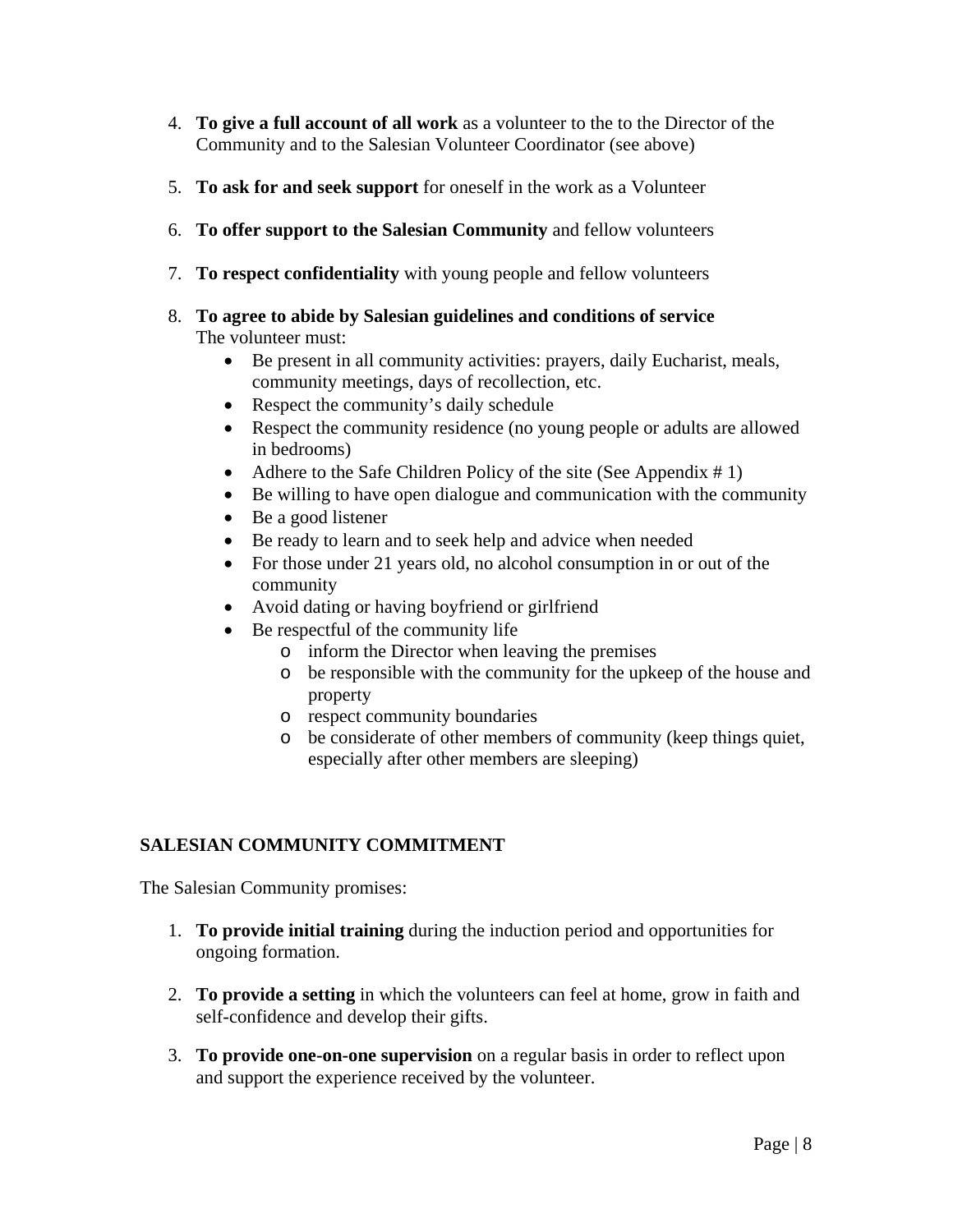- 4. To provide board and lodging and financial support as outlined in the contract.
- 5. **To provide prompt evaluation of the volunteers** with those with whom they work.

#### **ROLE OF THE VOLUNTEER COORDINATOR**

The Salesian Volunteer Coordinator (SVC) and the community Director share responsibilities for the wellbeing of the volunteer. The volunteer must remain in constant contact with the SVC and the Director of the community throughout the duration of the program. This communication is essential to the program; it will fail without it.

It is recommended that the volunteer reports to the SVC at least once a month, informing him of strengths and weaknesses, successes and difficulties, and detailed descriptions of work and life in community. The SVC will be the mediator for any issues the volunteer might be having within the community and vice versa. Communication between the SVC and the volunteer will help alleviate any struggles or difficulties the volunteer may be having or the community may be having with the volunteer.

## **Part Three: Commitment to a Safe Environment**

**Taking Care of Me, My Community, and Those Entrusted to Our Care** 

**It is of paramount importance that all volunteers read through and fully understand the Safe Children Policy (Appendix 1) of the San Francisco (SUO) Province.** In order to maintain a safe environment, volunteers need to be taking care of themselves and their community. It is only from there that healthy relationships can be formed, especially with the young whom they and their communities serve.

The province's policy statement is as follows:

The Salesian Society, through its ministries, schools and institutions has numerous daily contacts with children. It is therefore important that all Church personnel protect the rights and dignity of children and be alert to incidents of child abuse. Any and all Church personnel who know of any incident of child abuse must comply with all applicable reporting, or other requirements, of state and local laws. In addition, any and all Church personnel who suspect child abuse, recognize any warning signs of child abuse and/or see any violation of these policies should immediately contact the Provincial or Director, as applicable, and make a report in accordance with the procedures herein.

These policies, and the procedures that have been developed to carry them out, reflect the Salesian Society's strong conviction that all forms of child abuse constitute gravely serious matters that can cause inestimable pain and anguish for victims and their families. For this reason, the Salesian Society is determined to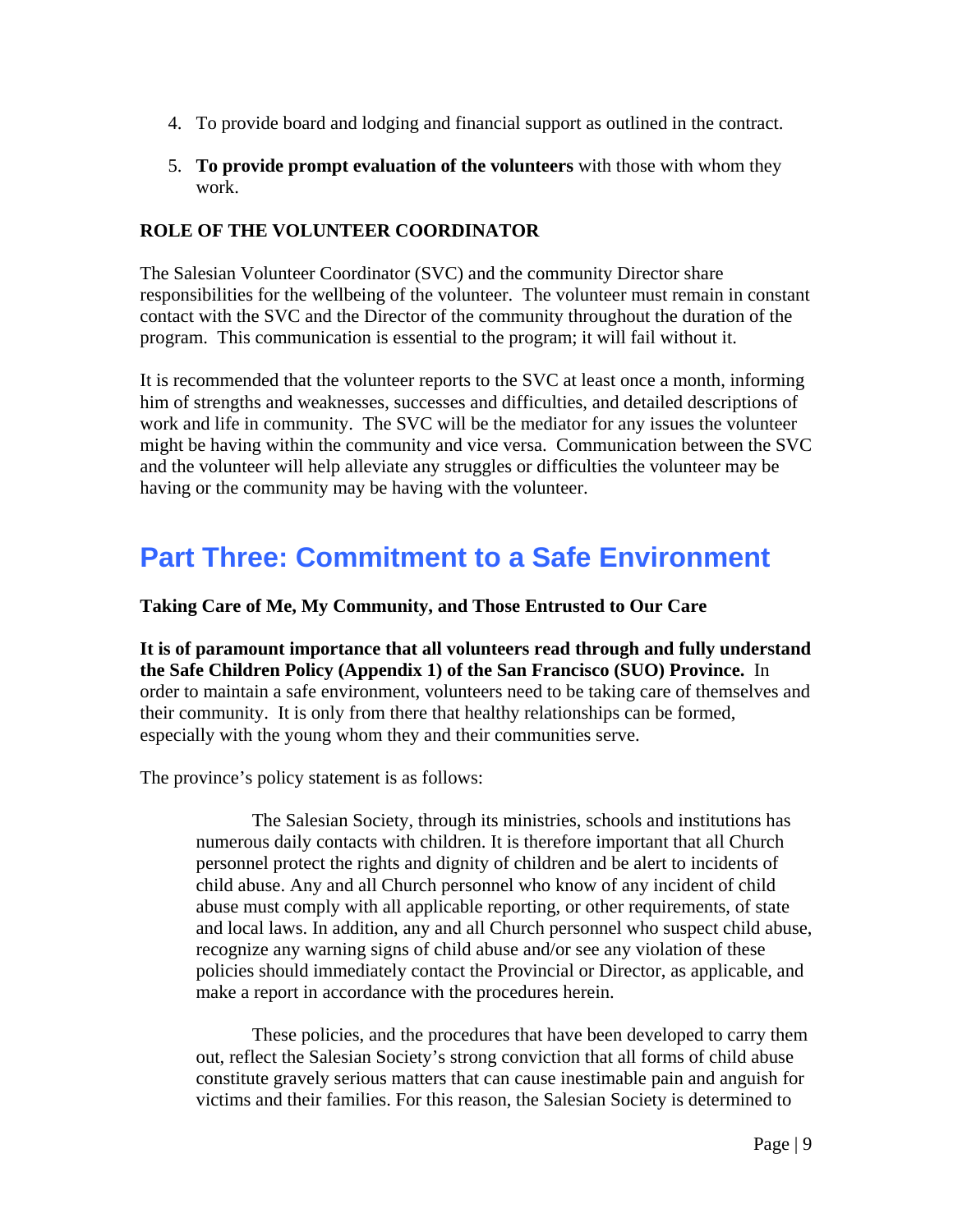do all that we can to prevent such abuse from occurring, to respond immediately when it does occur, and to bring the healing ministry of Jesus and the teaching and example of St. John Bosco to all who have been victimized by this tragic and abusive behavior.

In order to prevent child abuse, volunteers are encouraged to maintain a healthy and faith-filled lifestyle (Article 1, Section 1). By taking care of himself physically, mentally, emotionally, and especially spiritually, the volunteer lives a balanced lifestyle that makes dealing with all people easier and healthier. Volunteers are to avoid isolation with young people – never be in closed quarters alone with a youth. Volunteers are to be wary of physical contact with minors (see Appendix 1, pp. 8-10).

All volunteers, before they are accepted and assigned to roles involving minors are subject to fingerprinting and a criminal background check through the federal government. These procedures are in compliance with the laws of the State of California. Volunteers must read over and understand the policy and will be briefed at a mandatory orientation before being put into work.

If the volunteer sees or reasonably suspects child abuse, he is to report it IMMEDIATELY, according to the guidelines set forth in Article 3 of the Safe Children Policy (pp. 15-16). The volunteer must contact a child care service immediately, both by phone and in writing. The reporter will be kept private and will be immune from civil or criminal liability. The volunteer must also notify the director of the community. Please refer to Articles 3 and 4 of the Safe Children Policy.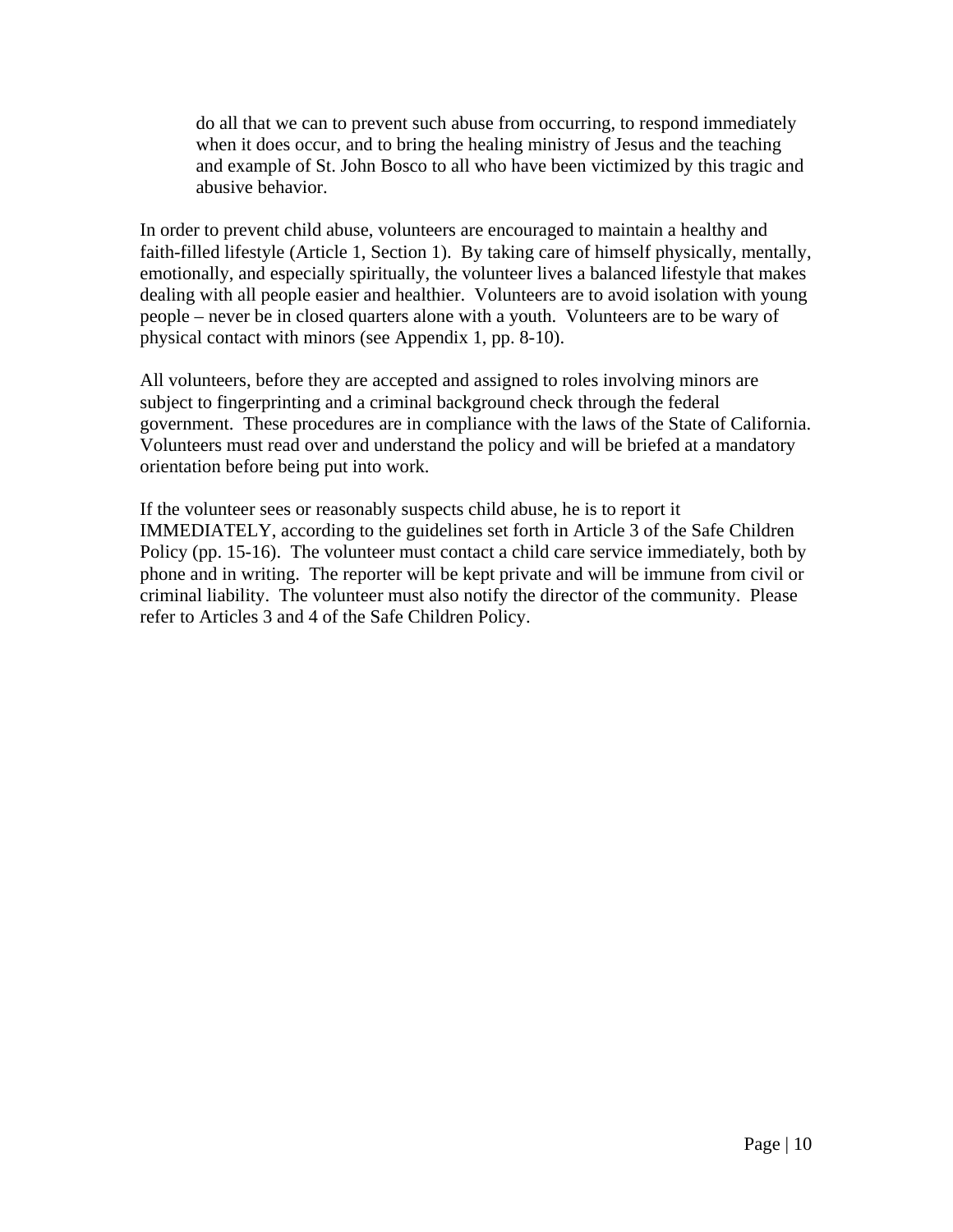## **GENERAL PRINCIPLES & RULES**

## **A.General Principles**

- **1. The Salesian Volunteers (SVs)** is an organization of lay men and women, associated with the Salesians of Saint John Bosco, dedicated to their own progress and growth in spirituality by fulfilling their baptismal vocation to the active apostolate of the Church, especially in mission programs (Dogmatic Constitution of the Church #51).
- **2.** Every SV makes a commitment to be, above all, a Christian witness to the young. "To be a Christian means to be apostles, for by its very nature the Christian vocation is also a vocation to the apostolate" (Decree on the Apostolate of the Laity #2).
- **3.** SVs commit themselves to assist the Church by associating themselves to the evangelization activities sponsored and directed by the Salesians of Don Bosco, to whom the SVs shall be responsible.

### **B. Rules**

- **1.** SVs make a commitment to the Salesians of Don Bosco to serve for a minimum term of one year. SVs are encouraged to continue their service to a second year. The term may be extended by mutual agreement for no more than three consecutive years.
- **2.** Normally, an SV is expected to work within an existing project. No special, new, personal activity shall be initiated by an SV without the explicit permission of the Director of the Salesian Volunteer Program and of the local Salesian superior.
- **3.** SVs seek to share themselves and their gifts with others and to be open to new ways and customs. In their work they strive to avoid an attitude of superiority. Such an attitude, when dealing with persons of another culture and tradition, may provoke rejection from the people to whom we wish to minister.
- **4.** SVs are attentive to the needs of fellow SVs, especially those stationed at the same or proximate mission site. By sharing work, prayer, and relaxation, SVs create a genuine, family-like environment, sustaining and helpful to all.
- **5.** The SVs will meet for community prayer everyday (ordinarily) for Mass, morning prayer and evening prayer.
- **6.** The SVs shall be provided with board, room and other necessities. "Other necessities" shall include emergency medical insurance.
- **7.** The SVs do not receive a salary. In some cases it may be possible for the Salesian Director to obtain a salary from the local government, or some agency, for the volunteer. This shall not be considered by the volunteer as a personal salary. It shall be given to the local director for the needs of the community.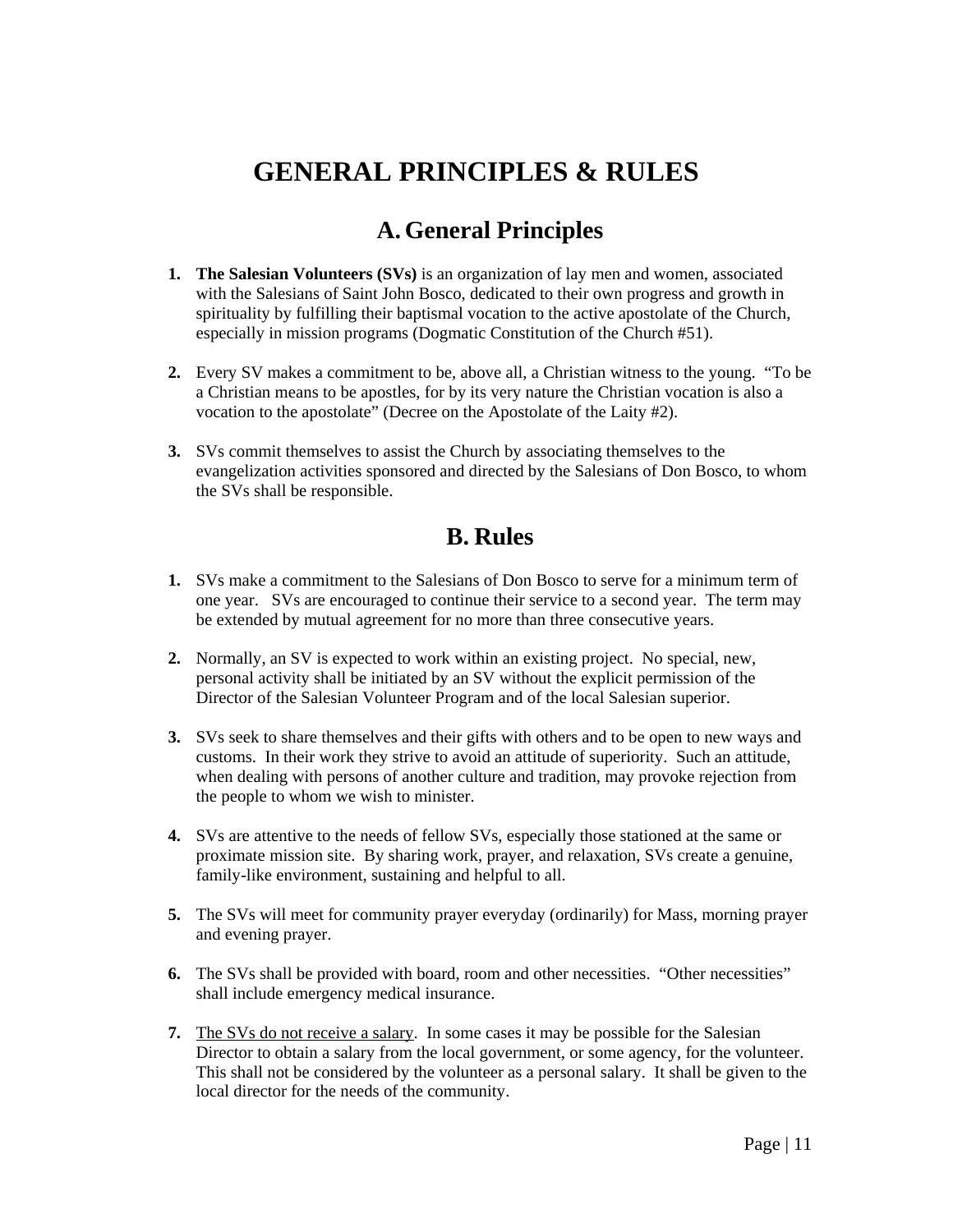- **8.** Arrangements for time off, holidays, vacation, and retreats shall be made, and mutually agreed upon, by the SV, the SV Director and the local Salesian superior.
- *9.* Emergency medical insurance is provided at the expense of the hosting Community to cover accidental medical and surgical care, with the exception of needs due to preexisting conditions. During his/her service term the Salesian Volunteer Office will cover the cost of your deductible.
- **10.** Transportation to and from the site of service will be paid for by the SV. The Salesian Volunteer program will reimburse the SV for the cost of their airfare upon the completion of the following: 1) his/her service term, 2) program evaluation and 3) personal reflection of experience. Should an SV, without the understanding of the local Salesian community and the SV Director, return from his/her assignment before the end of the agreed upon commitment date, the Salesian Volunteer program shall not be responsible for the cost of transportation of the SV.
- **11.** Before leaving for the mission site, each missioner should give serious thought to the possibility of family tragedy. In the event of death or terminal illness in the immediate family, the individual's decision to return home temporarily will be respected. However, transportation expenses shall be assumed by the SV or his family.
- **12.** An SV, for the good of the Church, shall be willing, on request, to transfer from his original assignment to another assignment. Such re-assignments shall be requested only after exhaustive consultation with all parties involved.
- **13.** SVs agree to abide by the rules of the community with which they work, during their service term.
- **14.** Causes for dismissal shall be: a violation of the rules of membership, public crime and scandalous conduct, and any serious violation of public law and order. In cases of special gravity, the local Salesian Superior, after consultation with the SV Director and the Salesian Provincial, may ask the SV to withdraw from the mission.
- **15.** SVs who break contract, abandon or arbitrarily leave their assigned area without the clear understanding and express permission of the local Salesian Director and the SV Director are not entitled to means and money for transportation and travel from the assigned mission area. Nor are they entitled to any further support and aid from either the Salesian Volunteers or the local Salesian community.
- **16.** SVs understand and agree that while participating in this Salesian Volunteer Program they are solely responsible for their own health (except for explicit medical coverage within the program), safety and well being and also their own actions. SVs also understand and agree that the terms of the Salesian Volunteer Declaration (the "Declaration" which is incorporated by reference into these General Principles & Rules) including but not limited to the express assumption of all of the known and unforeseen risks, are valid and legally enforceable. SVs further understand that by signing the Declaration they have agreed to release and indemnify the Salesians And Related Entities (as defined in the Declaration).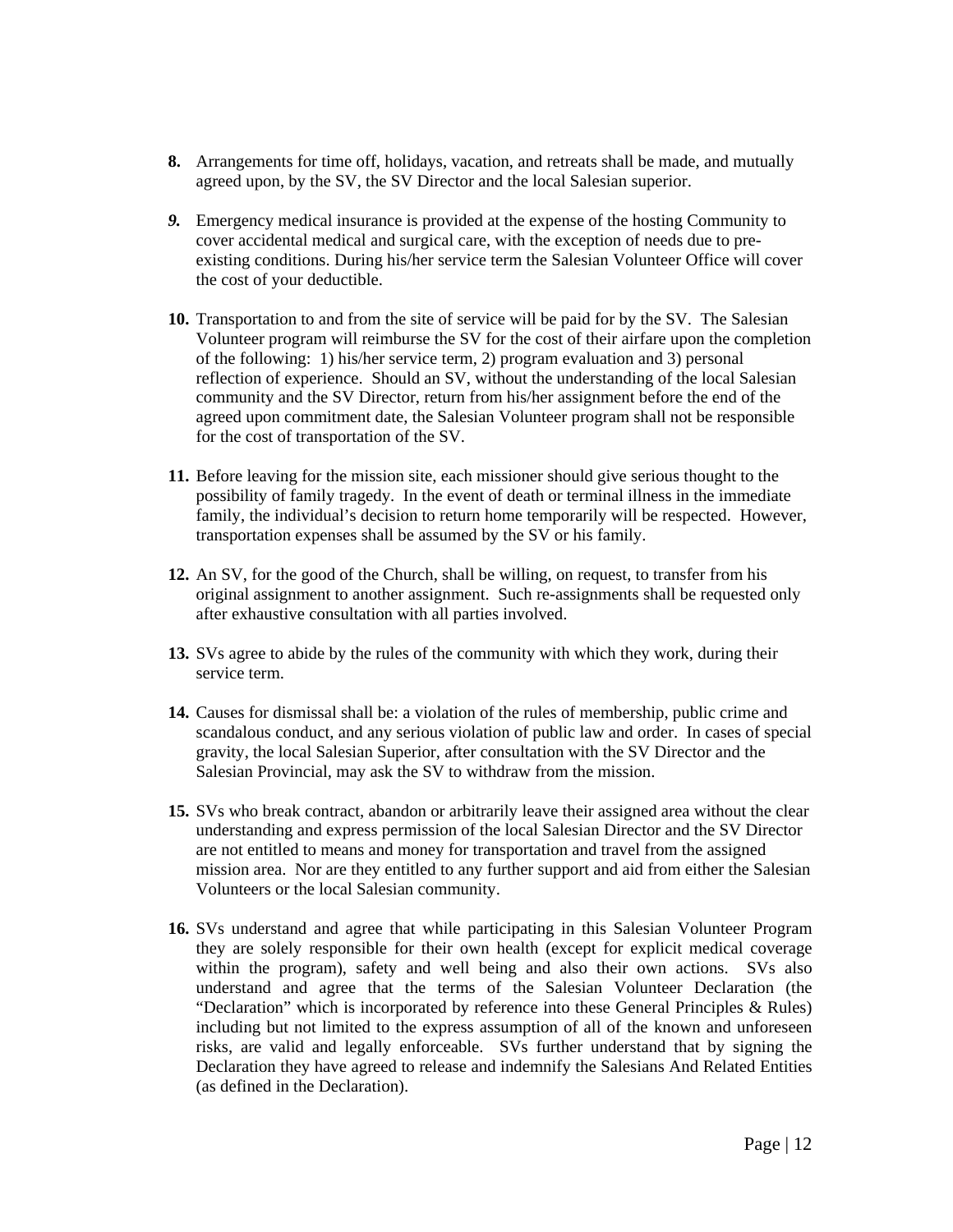## **Part Five: Formation**

#### **THE MISSION OF ST. JOHN BOSCO**

When Don Bosco began the Salesians on December 18, 1859, he immediately understood the needs of the young – especially those poorer ones – stretched far beyond the walls of his Oratory at Valdocco. It took less than a year for Don Bosco to begin expanding the order, first establishing new houses in northern Italy. In 1875, the Salesians expanded to France, their first house internationally.

Also in 1875, Don Bosco sent John Cagliero, reputed by many to be his favorite student, and several others to South America. This was the foundation of the Salesian Missions. The first Salesian Missionaries established houses in Argentina, Uruguay, and Brazil before Don Bosco's death in 1888. At the time of Don Bosco's death, there were 773 Salesians, 150 of which worked in the missions in South America in 11 different missionary expeditions.

Salesian missionaries reached the United States in 1898, establishing their first house in San Francisco. Today the Salesians are present in over 130 countries, and the missions are of paramount importance. Salesian missionaries and volunteers are the ones on the front lines, responsible for bringing the Salesian spirit and charism to all they meet. They establish a Salesian presence wherever they go.

As a volunteer, you are expected to do the same. You are commissioned and devoted to being Don Bosco and bringing his spirit to all you meet. In this document, we will discuss all things Salesian and all things Don Bosco: the Oratory Criteria, the Salesian Spirituality, and the Preventive System of Education. We will also discuss the Seven Themes of Catholic Social Teaching and the importance and value of self-esteem.

This document is for your formation as a Salesian Volunteer! Read it, read it again, and refer to it constantly. It will serve as your road map and guide for volunteer experience. Through this document, you will understand the Salesian way, the methods of Don Bosco and be able to apply them in your ministry.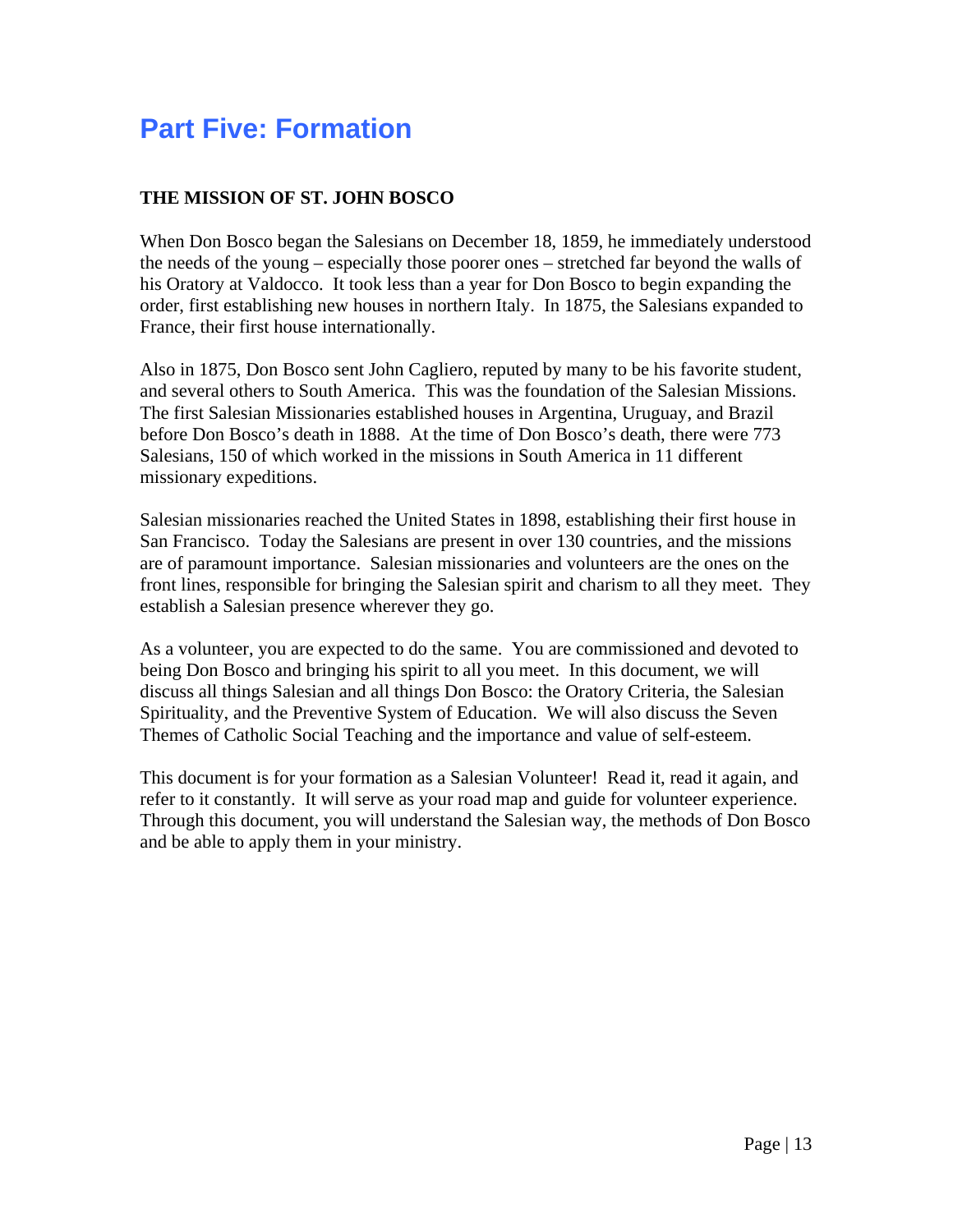#### **SALESIAN SPIRITUALITY**

The Salesian Spirituality is a set of six guiding principles that allow us to reach the young in the model of Don Bosco.

- 1. **Joyfulness**. We must be cheerful in all that we do. We should pray, play, interact, and work with joy in our hearts. We must embrace all that is put in front of us. We are called to be optimistic and to project that optimism to others; both the youth and our brothers in community. In the present day, it is so easy to be cynical. But rather than be cynical, we follow Don Bosco's example of being cheerful around young people and in community.
- 2. **Kindness**. Salesians are to interact with others out of a genuine love and care. Our message is lost if it is not delivered out of love. By being kind to people, we can develop healthy relationships with them and establish a certain credibility with them that allows us to help them grow.
- 3. **Relationship with Christ**. In order to function healthily as Salesians, we must remain close to Jesus, most especially in the Eucharist. We believe as Catholics that the Eucharist is the true and living presence of Christ among us. St. John Bosco encouraged frequent reception of the Eucharist even at a time that it wasn't regularly practiced. As volunteers, we are expected to participate fully in the prayer life of the community. We should also regularly seek spiritual direction. This helps keep our hearts clean and focused on bringing young people to Christ.
- 4. **Devotion to Mary**. Don Bosco had a particular devotion to Mary, Help of Christians. We too are to take Mary as our Mother. We entrust our work, our ministry, and our very lives over to her. She is our Mother and Intercessor. It is highly recommended that we pray the rosary regularly as a tool by which we devote ourselves to her.
- 5. **Willingness to Work**. We are to, as Don Bosco said, "Do our duties well." This means when it is time to work, we will devote ourselves to the work that needs to be done. We will not procrastinate. Rather, we accept what God has put in front of us and perform the tasks to the best of our ability. Here we set an example for young people.
- 6. **Service**. Seek to serve rather than to be served. As Salesian Volunteers we have made a fundamental decision to serve. However, that decision is lived out each and every day in each and every situation. We need to keep sacrificing our own wants and needs and rather devote our energies to helping those around us.

This spirituality is a six-pronged plan of life that defines what it means to live as Salesians. When we are following these aspects in our own lives we can be more effective ministers to the young in our work.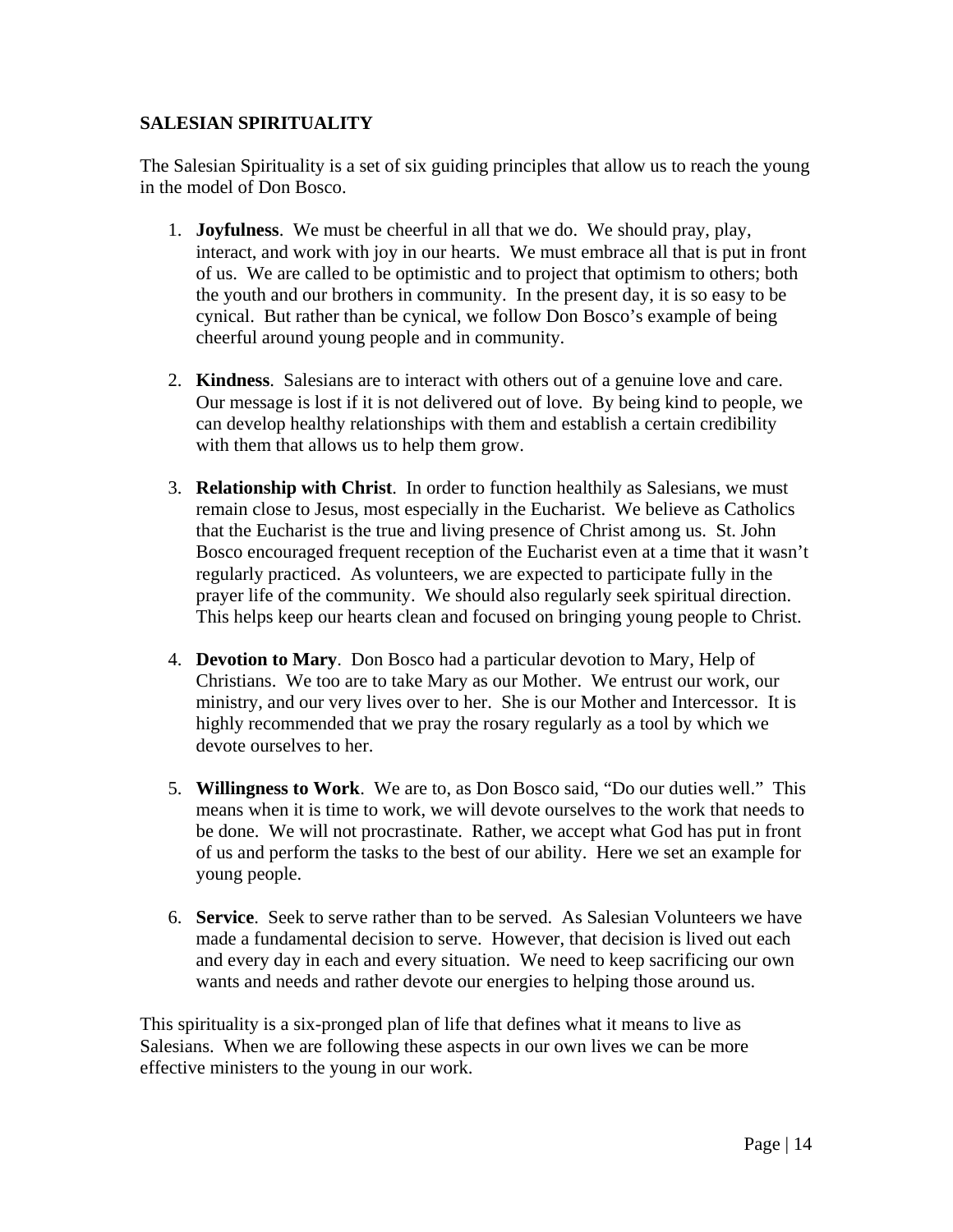#### **THE ORATORY MODEL**

Don Bosco created a distinct model for how each Salesian place was to operate. We refer to this as the "Oratory Model". The four components, known as the Oratory Criteria, are as follows:

#### 1. **The Home that Welcomes**

- It is important to be present to young people. We must establish healthy relationships with young people in order for them to feel at home with us and with other young people in the Salesian setting.
- It is with a joyful spirit that we are to reach out to the young. This puts them at ease and makes them feel at home.

#### 2. **The School that Prepares for Life**

- We provide the young with tools that will help them function in society. This means education, interpersonal skills, and life lessons. The Oratory seeks to prepare young people for life in the real world and seek practical ways to live that life.

#### 3. **The Church that Evangelizes**

- Our Church is a place of prayer, centered on Christ. It is also a place where we bring the young to learn about Christ. Everything we do is based on our faith. In bringing the young into that faith, we evangelize to them. And when they understand and accept that faith, they become evangelists to others.

#### 4. **The Playground where Friends Come to Meet**

- Socialization is an important part of faith formation. Young people need to have support in their friends and peers who are also walking the journey of faith.

In order for us to effectively follow and correctly implement the Oratory Model, Don Bosco gives us the Preventive System.

#### **THE PREVENTIVE SYSTEM**

Don Bosco's system of education was very unique for its time period. In a time where teachers ruled their classrooms with an iron fist and sought by any means possible to establish fear in their students, Don Bosco went about his business in a very different way. Don Bosco's method is known as the "Preventive System".

There are three cornerstones to the preventive system: **reason**, **religion**, and **kindness**. The system is deeply rooted in reason and also teaches the young how to freely make decisions out of right reason rather than out of fear of negative consequence. It has its roots in Christ and in the Gospels.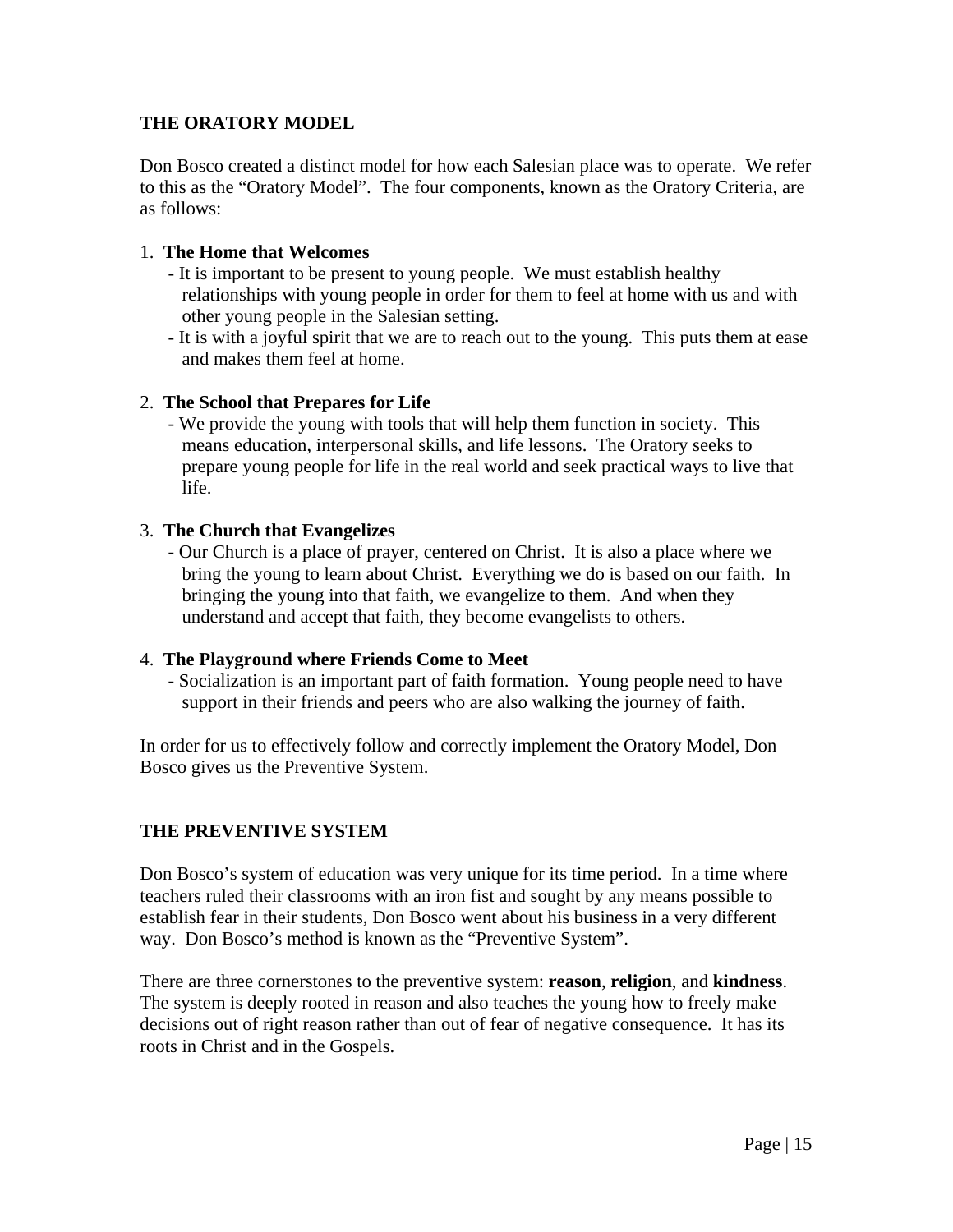Don Bosco taught that the Salesian should seek to be loved before seeking to be feared. The Salesian is to meet young people at their level, to be present to the young in the playground and not just the classroom. This sort of "accompaniment" gives the volunteer an amount of credibility with the young person. In Don Bosco's own words, "We are the friends of our boys. To learn how to command them, we must first learn to obey; and to make ourselves feared, we must first make ourselves loved.<sup>3</sup>"

Here are some excerpts from Don Bosco himself on correct implementation of the Preventive System<sup>4</sup>:

On dealing with anger:

 $\overline{a}$ 

In dealing with the young, we must not allow the shadow of anger to darken our countenance. Self-control must rule our whole being – our mind, our heart, our lips…

St. Francis de Sales, that meekest of saints, never allowed his tongue to speak when his spirit was disturbed. "I am afraid," he once said, "to lose in a quarter of an hour that little sweetness that I have gathered up, drop by drop, like dew, in the vessel of my heart through the efforts of 20 years."

Master your own character, and then you will succeed in mastering those of your pupils. Show them that uncontrolled emotion plays no part in your actions; they will respect you for that, and their respect will prompt their obedience. But betray the least sign of weakness, of passion, of impatience, and your authority and prestige will not long endure. Besides, your punishment will not be taken as a remedy for the boy's fault, but as a vent for your own passion. It can bear no fruit!

Even a slight flush of the countenance or a slight change in the tone of voice caused by anger betrays us and incites the boys to lose their esteem and confidence in us. Then all punishment is useless, because the boys feel that reason alone ought to be used in correcting them.

Keep Jesus before you. He patiently bore the ignorance and rudeness of his apostles. He had to put up with their faithlessness. The friendly hand he extended even to sinners aroused surprise in some and scandalized others. Yet his one interest was to inspire confidence and hope in the hearts of sinners. Well could he command us, then: "Learn of me, for I am meek and humble of heart."

<sup>&</sup>lt;sup>3</sup> **How a Saint corrected children.** *The words of St. John Bosco as found in his writings. Condensed by James Hurley, reprinted from The Salesian Bulletin, (New Rochelle, NY) Jan/Feb 1988, page 12.* James Hurley, reprinted from The Salesian Bulletin, (New Rochelle, NY) Jan/Feb 1988, page 12.<br><sup>4</sup> **How a Saint corrected children.** *The words of St. John Bosco as found in his writings. Condensed by* 

*James Hurley, reprinted from* The Salesian Bulletin, *(New Rochelle, NY) Jan/Feb 1988, page 12.*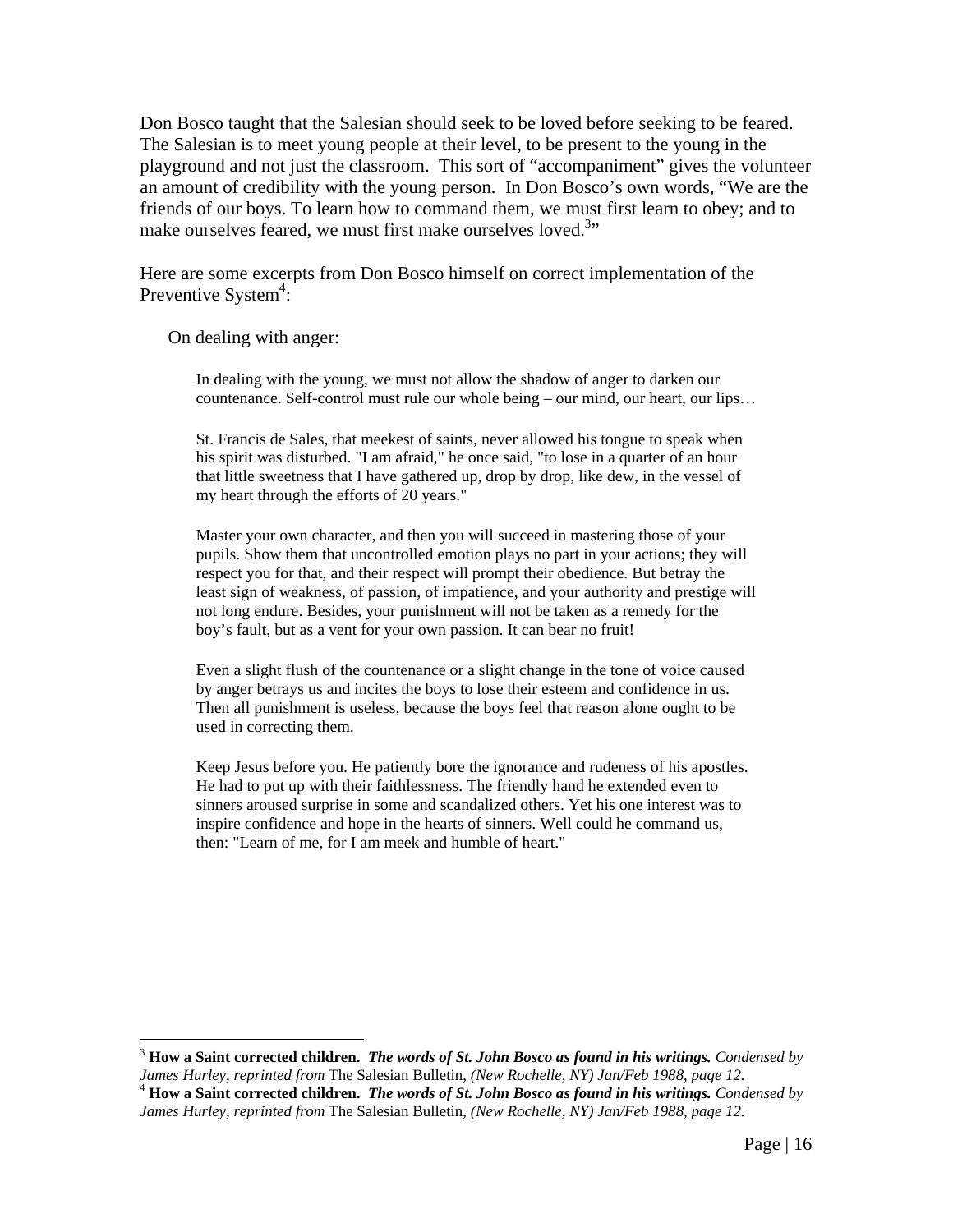On making yourself loved:

**Act like a caring father.** You will obtain anything from your children if they realize that you are seeking their own good. Act towards them as a good father who checks his children only from a sense of duty, when reason and justice clearly require it.

**Always be gentle and prudent.** God will surely reward you if you are persevering in these virtues. He will make you the master of your children's hearts even when they are stubborn and rebellious.

#### **Allow for the thoughtlessness of youth**, and

**Be alert for hidden motives.** Boys often commit faults through thoughtlessness. At other times there are hidden motives for their misbehavior. On several occasions I have called some troublesome lads to order and, on inquiring with kindness why they persisted in being stubborn and self-willed, received as an answer, "That teacher has it in for me!" or "They're always picking on me, so I'm giving them something to pick about!"

To my surprise, I have found that such explanations were not always without foundation. Often – I hate to admit it – we ourselves are partly to blame for the misbehavior of our pupils.

Strange to say, those very teachers who are most exacting and who refuse to overlook even the slightest disobedience, are often the very first to ignore the advice of their own superiors. They themselves will forgive nothing, but they expect any fault of theirs to be entirely overlooked.

**Speak kindly.** When the pupil is convinced that his superiors have high hopes for him, he is drawn back again to the practice of virtue. A kind word or a glance does more to encourage a child than a severe reprimand, which only serves to dampen youthful enthusiasm.

**Give timely advice.** A fatherly word in private is worth much more than reproach. Instill in the young the desire of reward or the thought of doing honor to their dear ones. In this way they are at times incited to acts of great generosity.

**Correct often.** If they fall into the same faults repeatedly, without losing sight of charity warn them in more serious terms, contrasting your own conduct towards them with theirs towards you. Show them how concerned you are to save them from trouble and how little they repay your leniency toward them.

On correcting a young person:

**Never correct in public.** Correct them with the patience of a father. Never, as far as possible, correct in public, but in private, apart from others. Only in cases of preventing or remedying serious scandal would I permit public corrections or punishments.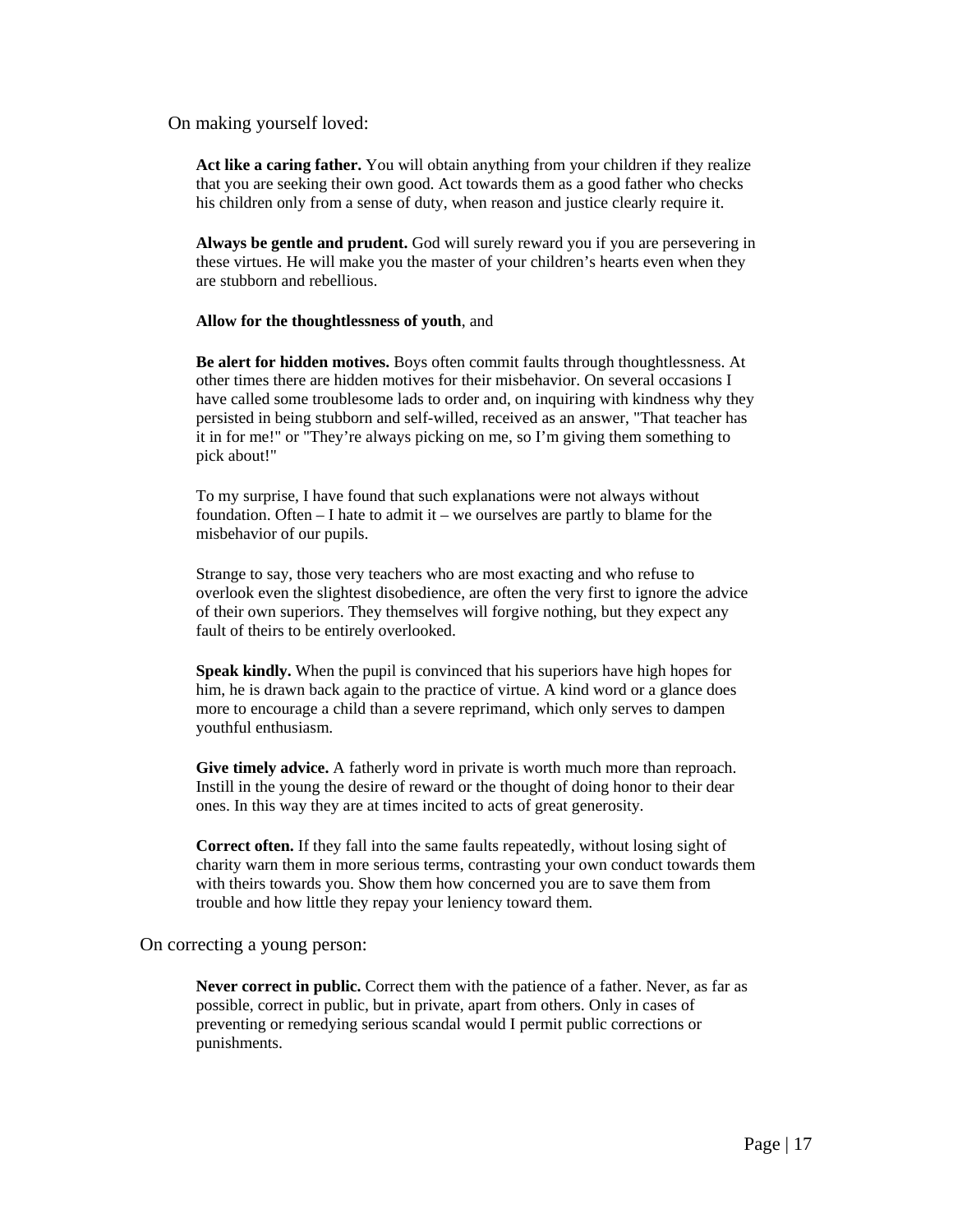**Be indirect.** Many times an indirect method of correcting is useful. For example, while in the presence of one at fault, speak to another about the folly of those who do lose their self-respect and good sense and so deserve punishment.

Often make use of a third person to speak well of you to the offender, to advise him, to tell him what you cannot very well tell him yourself. Look for one who can more easily gain his heart.

**Withdraw some mark of affection.** Sometimes, to obtain the amendment of our pupils it is enough to withdraw those marks of confidence and friendliness usually shown them.

**Wait until the child is calm.** Never correct a boy while he is still under the influence of his own temper. A correction given at that time would only serve to embitter him and make things worse. Give him time to reflect, to enter into himself – he will realize that he is wrong.

Pick the best moment. Correct at the proper time, if you wish correction to do any good. I have often reflected on the story of Saint Paul's conversion. He had gone to the High Priest "breathing threats of slaughter against the disciples of the Lord." See how our Lord bides his time. He lets the persecutor give vent to his passion. He waits for him to complete his journey. Then at the very gates of Damascus, after Saul has had plenty of time for reflection, when he is far away from those who might encourage him to persist in his resolution to persecute the Christians, Jesus reveals himself in all his authority and power! By the strength of his meekness, he converts Saul's hatred and opens his eyes to his error; from a persecutor, Saul becomes the apostle of the Gentiles.

**Appeal to reason and responsibility.** Let the one you correct understand that you act out of duty and according to reason. Try to make him realize his fault and that it deserves punishment. Then mitigate it. In this way he will willingly accept it.

**Use a third party.** If your first effort at correction proves unsuccessful, find out if there is someone else who has gained the confidence of the child. If so, let that person try correcting him. In the meantime, you should pray that some good may result from his attempt.

**Be optimistic.** One last thing: when once you have gained the boy's heart, do not be content with merely inspiring him with the hope of forgiveness, but assure him that by his good conduct in the future he will make up for past failings.

**Sweeten correction with comfort.** Correction at times brings about anxiety and fear. A word of comfort can easily offset this. A person who forgets and helps the culprit to forget is a true educator.

In certain difficult moments, a humble prayer to God is much more useful than a violent outburst of anger. Your children will certainly draw no profit from your impatience, and you will not impress anyone who may be watching you.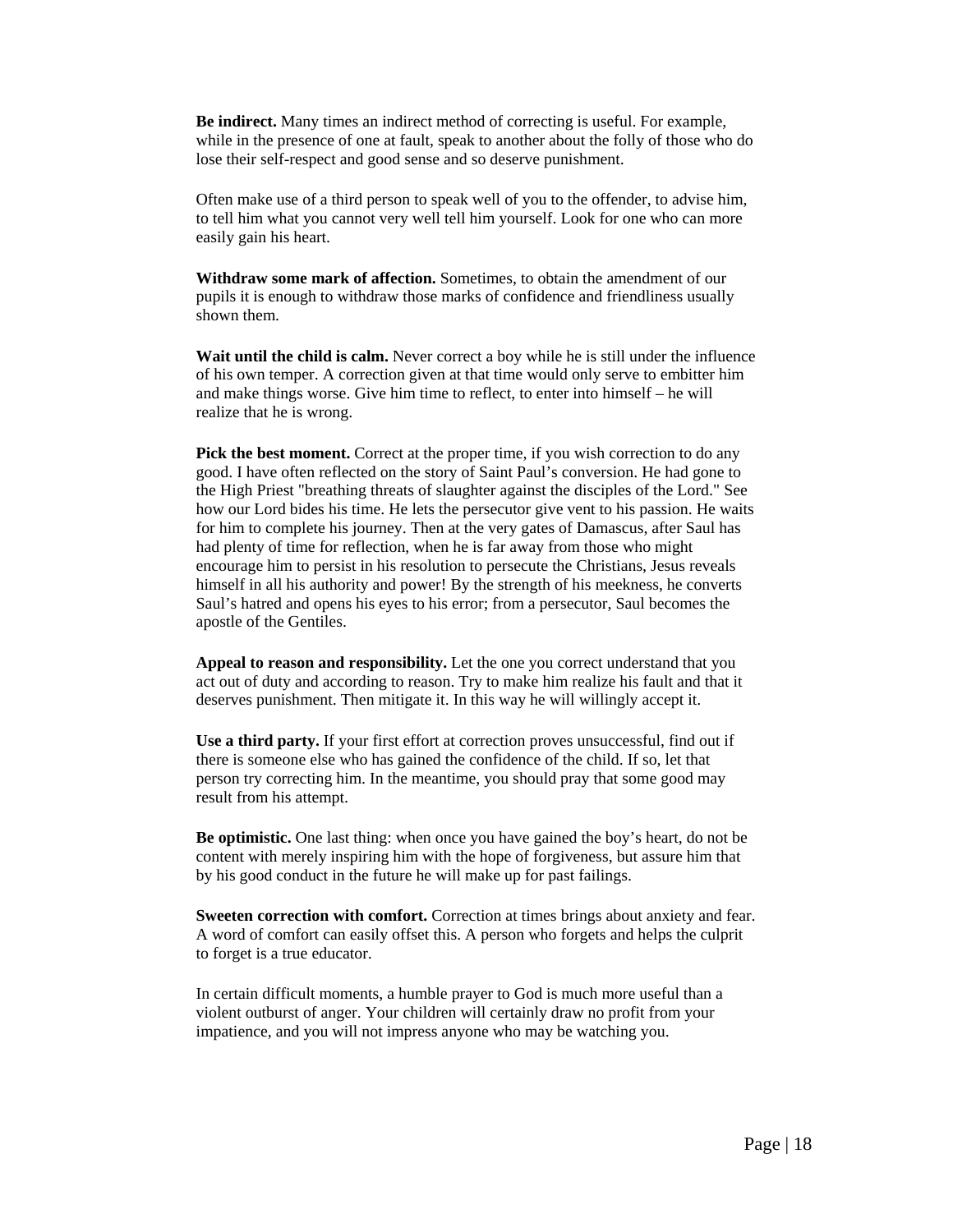#### On administering punishments:

I have often been asked and begged by my Salesians to set down various norms regarding the difficult matter of punishments.

At times, a child seems to reap no fruit from our corrections, yet down deep in his heart a wonderful change is taking place. And this good effect would be entirely destroyed if we were to inflict some severe punishment on him.

But you might ask me here, just what punishments can we use? My dear friends, we should be prudent and sparing in our use of this means for obtaining discipline. If we are also kind and use our good judgment in employing punishments, we will obtain the desired effect – the betterment of our youthful charges.

Punishment should be your last resort. In my long career as an educator, how often this has been brought home to me! No doubt it is ten times easier to lose our patience than to control it, to threaten a boy than to persuade him. No doubt too, it is much more gratifying to our pride to punish those who resist us, than to bear them with firm kindness. Saint Paul often lamented how some converts to the faith too easily returned to their inveterate habits; yet he bore it all with patience as zealous as it was admirable. This is the kind of patience we need in dealing with the young.

Force, indeed, punishes guilt but does not heal the guilty. With the young, punishment is whatever is meant as a punishment. In the case of some boys, a reproachful look is more effective than a slap in the face would be. Praise of work well done and blame in the case of carelessness are already a great reward or punishment.

A reproachful or severe look often serves as an excellent means of moral restraint over the young. By it the guilty person is moved to consider his own fault, to feel ashamed, and finally to repent and turn over a new leaf.

Never, except in very extreme cases, expose the culprit publicly to shame. Except in very rare cases, corrections and punishments should be given privately and in the absence of companions; and the greatest prudence and patience should be used to bring the pupil to see his fault, with the aid of reason and religion.

To strike a child in any way, to make him kneel in a painful position, to pull his ears, and other similar punishments must be absolutely avoided. The law forbids them, and they greatly irritate the child and degrade the educator.

Never stoop to humiliating expressions; on the contrary, make it clear that you entertain high hopes for your children and assure them that you are ready to forget their faults as soon as they take a turn for the better.

The pupils should know the disciplinary measures, including rules and punishments, so that no one can make the excuse that he did not know what was commanded or forbidden.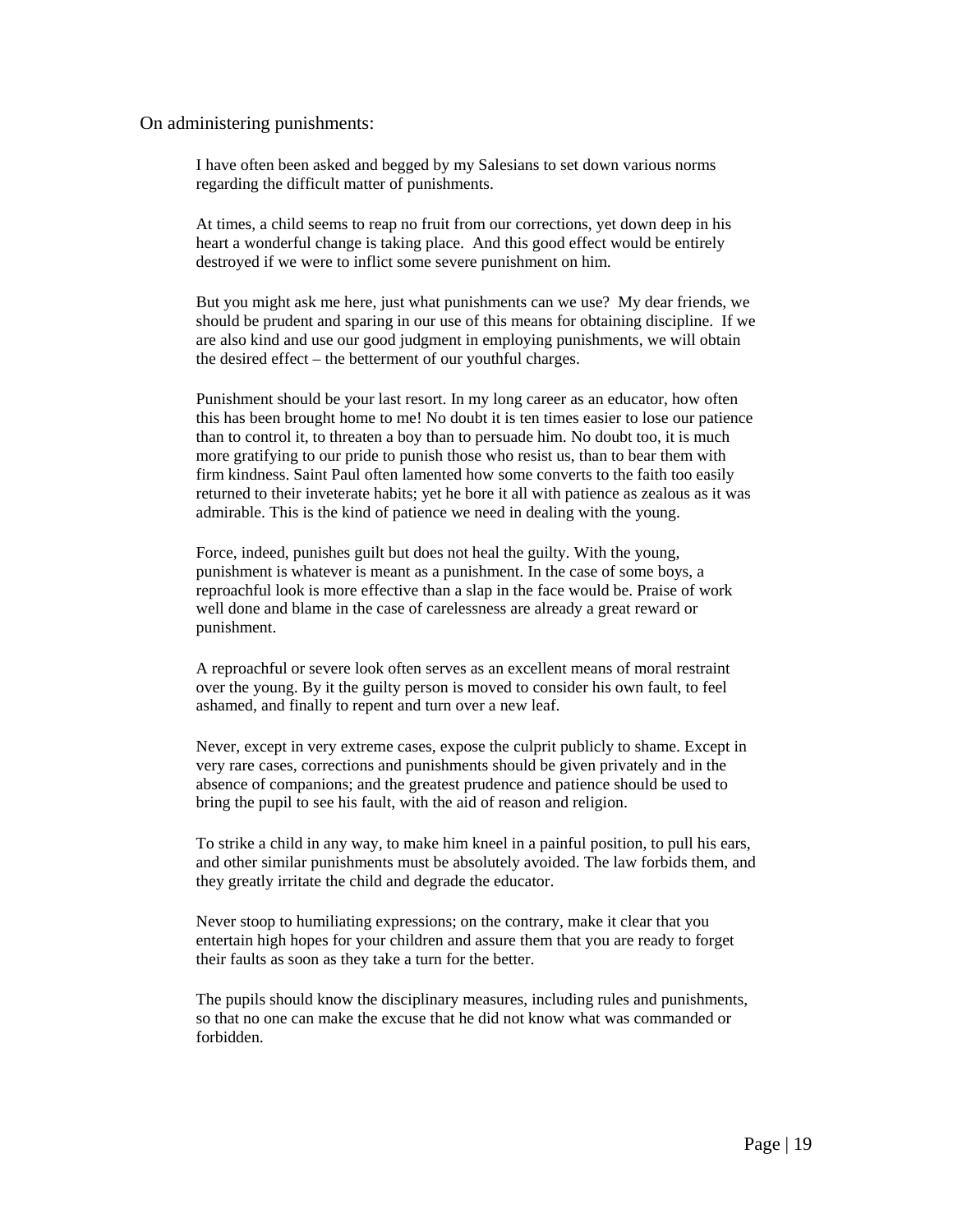#### On being an educator:

Perhaps you think that what I am suggesting is too easy or not practical enough. Yet I assure you that if you abide by what I say, you will be successful. You will see that by these means you will win over those who in the be-ginning had not given the least cause for any hope.

If too often we see our efforts cast to the winds, devoid of any good results, if the fruit of our labors is nothing but a bunch of thorns and thistles, I believe we are to attribute this sad failure to the fact that we have not yet learned the way of keeping discipline in the manner I have explained above.

Only moral strength can win the human heart, which Saint Gregory tells us is like an impregnable fortress that cannot be conquered except by affection and kindness.

What I recommend is hard, I know, especially for young adults whose first inclination towards obtaining discipline is to act on the spur of the moment and inflict punishments. But I assure you; real success can only be the result of patience. Impatience merely disgusts the children and spreads discontent among the best of them.

Long experience has taught me that patience is the only remedy for even the worst cases of disobedience and irresponsiveness. Sometimes, after making many patient efforts without obtaining success, I deemed it necessary to resort to severe measures. Yet these never achieved anything, and in the end I always found that charity finally triumphed where severity had met with failure. Charity is the cure-all though it may be slow in affecting its cure.

Remember that education is a difficult art and that God alone is its true master. We will never succeed in it unless he teaches us the way. While depending humbly and entirely on him, we should try with might and main to acquire that moral strength which is a stranger to force and rigor. Let us strive to make ourselves loved, to instill into our children the high ideal of duty and the holy fear of God, and we will soon possess their hearts. Then, with natural ease, they will join us in praising Jesus Christ, our Lord, who is our model, our patron, our exemplar in all things, but especially in the education of the young.

#### **TIPS FOR LIVING IN COMMUNITY**

Community life is the most important element in your volunteer experience, as it is in any Salesian experience. You will be assigned to a community where you will not have an option to choose with whom you will be living. What you can control, however, is your attitude towards community life. One cannot survive in a Salesian place without a positive attitude.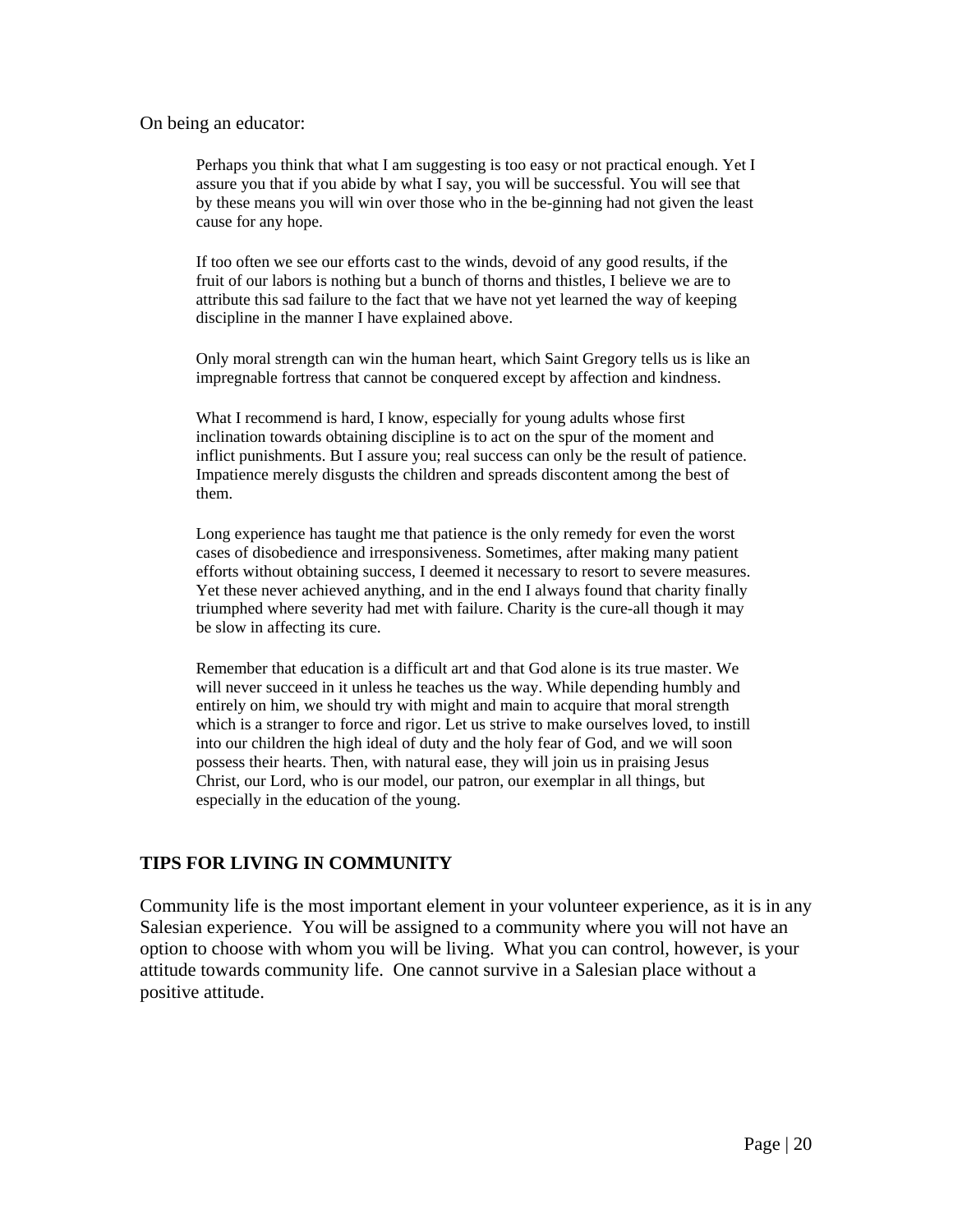With that in mind, I have developed some key points that I recommend you follow:

1. **Hold your thoughts**; we know that you are full of ideas, and you want to transform the world. However, you don't have the experience necessary to become a "consultant" it is important not to jump to try to save the world when you haven't being asked.

If you have a great idea, wait until someone asks you… what do you think?

Once you know the environment and the people with whom you are working it will be easier to share your ideas or to become a consultant for them, normally by experience this process can take up to 6 months, remember the people who are in your community have many years of experience.

- 2. **Ask questions**; you are the new guy in the neighborhood so don't be ashamed ask as many questions as you can, most of the Salesians that we live with lots of experience in working with young people, if you are not sure about something ask, and if you are sure about something ask anyways that may give you the opportunity to learn something new. In the other hand it will give the Salesians the opportunity to be part of your experience.
- 3. **Be proactive**; to be proactive is to think ahead, to do things before you have been asked, in community life this is really important, you can serve the community by cleaning the table, picking up the plates, being mindful of your surroundings.

Part of being proactive is being assertive with the things that you need to do, if you say that you will do something do it. Do not procrastinate, be on top of things so everybody can trust you and believe you.

- 4. **Be thoughtful**; this means care for the people that you live with, if you see that a Salesian did not come to the table, in a good way you can tell him… hey how are you doing? We miss you at lunch! This is not with the intention of controlling them, but to let them know that you care about them.
- 5. In this experience you will feel lonely; this is part of the deal. However, it is important to know that God is there for you, he loves you so much. But also it is important to know that you can approach anyone in the community, good way to start a conversation is to talk about their vocation, to ask them what they do when they feel blue. You are a human being and these feelings are real, so don't close yourself and seek for company in your community.
- 6. **Respect the community regulations**; it is extremely important to respect the community boundaries, always ask the director if you have any doubt. Also remember the Safe Children Policy.

Following this 6 steps I assure you that you will have a great time in your volunteer program!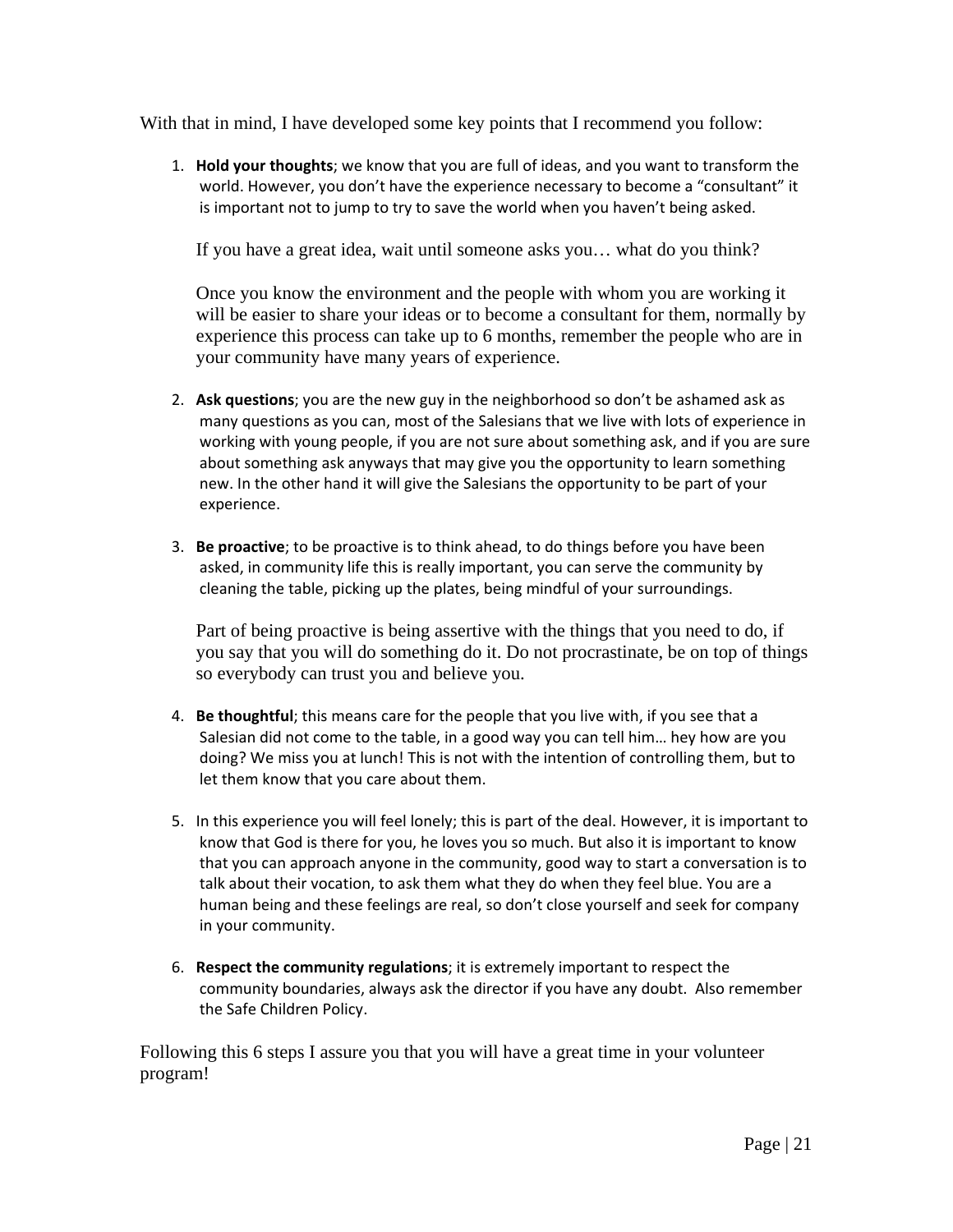#### **THE IMPORTANCE OF CATHOLIC SOCIAL TEACHING**

At the core of our beliefs as Catholic Christians is our interaction in society. While aspects of our society might call for our faith life to be separate from our engagement in the world around us. Yet Christ himself calls us to engage the world through the eyes of our faith. The Church has given us seven cornerstones of social interaction. All that we do in our interaction with others and the society at large should reflect these teachings.

The Seven Key Themes of Catholic Social Teaching are as follows:

- The Life and Dignity of the Human Person: Every human person is created in the image and likeness of God. Therefore, each person's life and dignity must be respected, whether that person is an innocent unborn child in a mother's womb, whether that person worked in the World Trade Center or a market in Baghdad, or even whether that person is a convicted criminal on death row. We believe that every human life is sacred from conception to natural death, that people are more important than things, and that the measure of every institution is whether it protects and respects the life and dignity of the human person. —USCCB Administrative Committee, *Faithful Citizenship: A Catholic Call to Political Responsibility*, p. 13
- **The Call to Family, Community, and Participation:** The human person is not only sacred, but social. The God-given institutions of marriage— a lifelong commitment between a man and a woman—and family are central and serve as the foundations for social life. Marriage and family should be supported and strengthened, not undermined. Every person has a right to participate in social, economic, and political life and a corresponding duty to work for the advancement of the common good and the well-being of all, especially the poor and weak. — USCCB Administrative Committee, *Faithful Citizenship: A Catholic Call to Political Responsibility*, p. 13
- **Solidarity:** We are one human family. We are our brothers' and sisters' keepers, wherever they may be. Pope John Paul II insists, "We are all really responsible for all." Loving our neighbor has global dimensions in a shrinking world. At the core of the virtue of solidarity is the pursuit of justice and peace. Pope Paul VI taught that "if you want peace, work for justice." The Gospel calls us to be "peacemakers." Our love for all our sisters and brothers demands that we be "sentinels of peace" in a world wounded by violence and conflict. -USCCB Administrative Committee, *Faithful Citizenship: A Catholic Call to Political Responsibility*, p. 15
- The Dignity of Work: The economy must serve people, not the other way around. Work is more than a way to make a living; it is a form of continuing participation in God's act of creation. If the dignity of work is to be protected, then the basic rights of workers, owners, and others must be respected—the right to productive work, to decent and fair wages, to organize and choose to join a union, to economic initiative, and to ownership and private property. These rights must be exercised in ways that advance the common good. —USCCB Administrative Committee, *Faithful Citizenship: A Catholic Call to Political Responsibility*, p. 15
- **Rights and Responsibilities:** Every person has a fundamental right to life— the right that makes all other rights possible. Each person also has a right to the conditions for living a decent life—faith and family life, food and shelter, education and employment, health care and housing. We also have a duty to secure and respect these rights not only for ourselves, but for others, and to fulfill our responsibilities to our families, to each other, and to the larger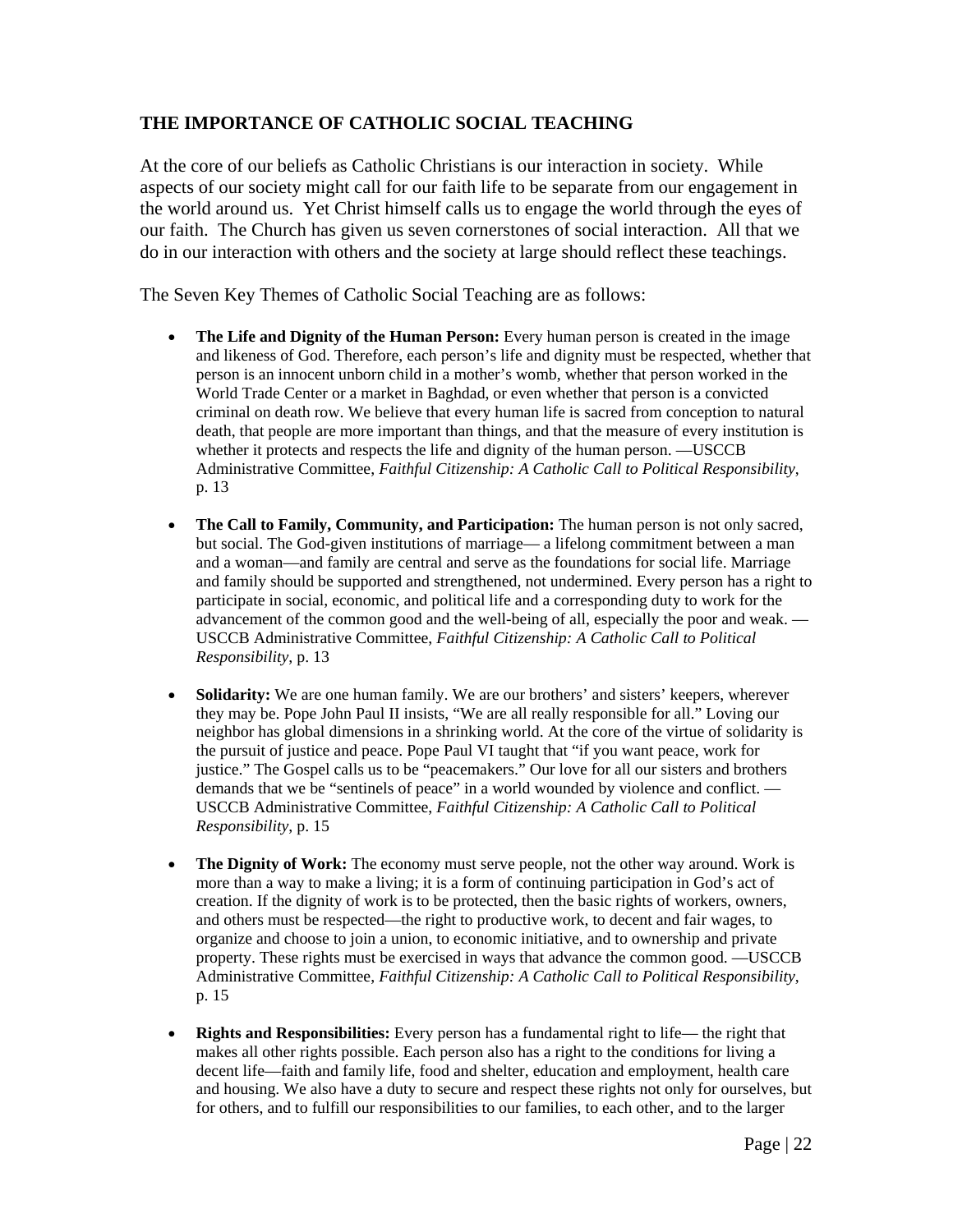society. —USCCB Administrative Committee, *Faithful Citizenship: A Catholic Call to Political Responsibility*, p. 14

- The Option for the Poor and Vulnerable: Scripture teaches that God has a special concern for the poor and vulnerable. The Church calls on all of us to embrace this preferential option for the poor and vulnerable, to embody it in our lives, and to work to have it shape public policies and priorities. A fundamental measure of our society is how we care for and stand with the poor and vulnerable. —USCCB Administrative Committee, *Faithful Citizenship: A Catholic Call to Political Responsibility*, p. 15
- **Caring for God's Creation:** The world that God created has been entrusted to us. Our use of it must be directed by God's plan for creation, not simply for our own benefit. Our stewardship of the Earth is a form of participation in God's act of creating and sustaining the world. In our use of creation, we must be guided by a concern for generations to come. We show our respect for the Creator by our care for creation. —USCCB Administrative Committee, *Faithful Citizenship: A Catholic Call to Political Responsibility*, p. 15

#### **SELF-ESTEEM**

 $\overline{a}$ 

**Control circle** 

#### **Your Circle of Control, Your Behavior Drives Results<sup>5</sup>**

Do you ever get so caught up in problems with parents, friends, results, school that you loose sight of the only true thing you control, your behavior? You are probably already sitting there thinking, this part is a waste of time. I have to focus on what I want. I have to focus on results. I have to focus on what my friends (or any other person) think. Ask yourself, do you really? Aren't results, interaction, how others view you really a derivative of what you do or say? It would be very disheartening to think that you have zero control of outcomes? Do you want to live like that? Focusing on your Circle of Control and learning that your behavior drives results can be an enlightening moment that causes some of the stress and even frustration you experience at work or at home to be lifted.

#### **Circle of Control: How do you break the cycle of frustration?**

You can break the cycle of hopelessness and the feeling of lack of control by focusing on your behaviors and activities within your circle of control. When we say that your behavior drives results and is the only thing you own, we mean that you own your choices, responses, attitude, implementation of learning, and so on. You must focus on your behaviors because they are the only thing in your control.

Things you don't control may surprise you. You don't control others' moods, who won the hockey game, the friend being an idiot. Why do we differentiate behaviors in your circle of control and issues outside your circle of control? Because you must know what

<sup>5</sup> http://www.coach4growth.com/good-leadership-skills/circleofcontrol.html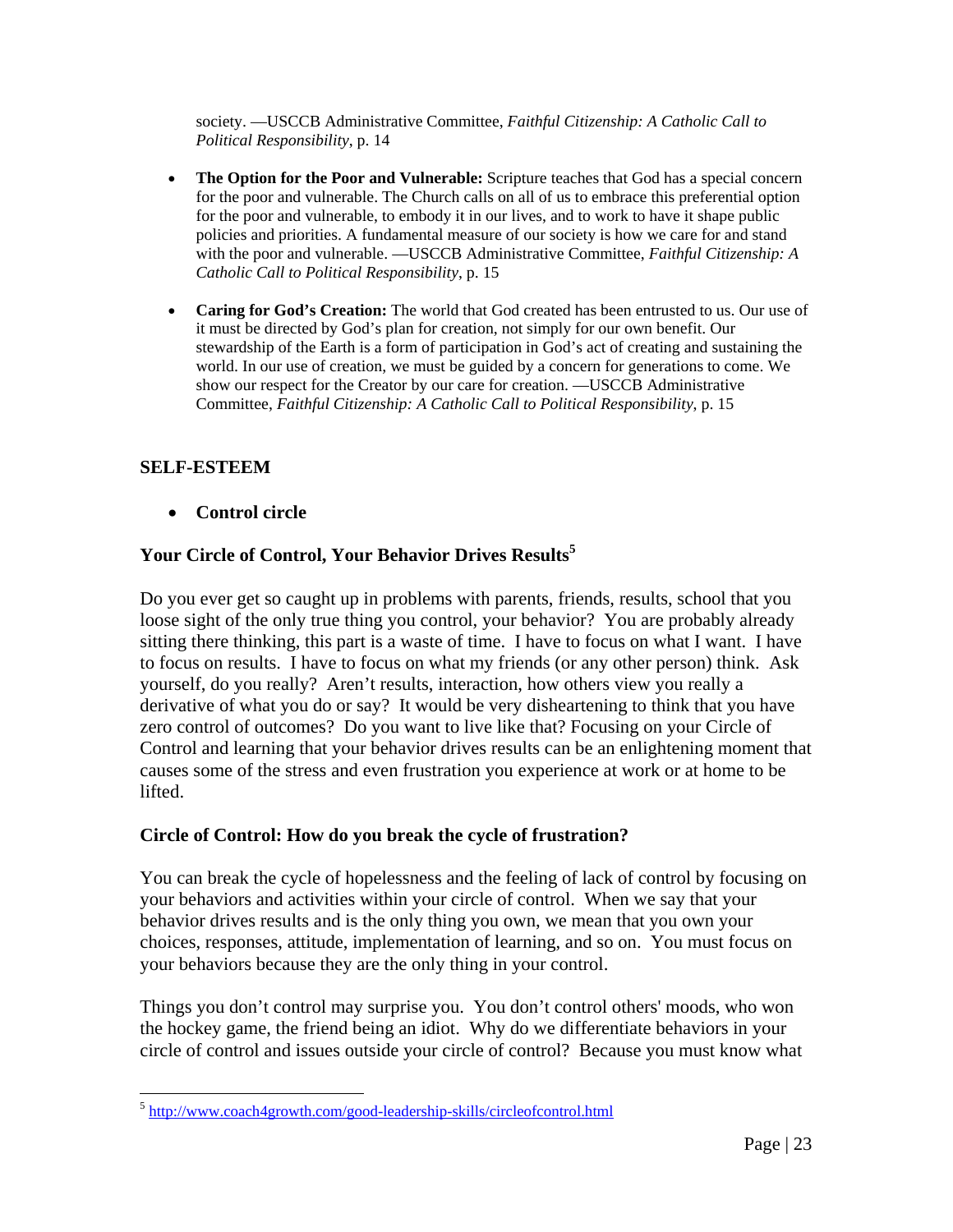you control to understand what you MUST focus on every minute of every day; your own behaviors.



**Your Behaviors Drives Results**. If you have the single focus on your behavior, the things within your circle of control, you will drive results. If your focus waivers and you begin looking outside the center, you will not hit the target. So, focus on what you own, what's in your circle of control, your behaviors

**Comfort zone<sup>6</sup>**

<u>.</u>

The Comfort Zone is our living, work, and social environments that we have grown accustom too. It determines the type of friends we make or people we associate with. It determines a life style we accept or reject.

Young people are very adaptable, they can adjust to changing comfort zones with ease. They can socialize with homeless people in the morning and be equally at east at a formal banquet in the evening. As we age, the ability to adapt to wide-ranging comfort zones, becomes more difficult. Social prejudice narrows the comfort zone range. Our present comfort zone is in one of the following conditions.

- 1. We want to maintain our current comfort zone.
- 2. We are dissatisfied with current conditions and want to move to another comfort zone.
- 3. We were suddenly thrust from our comfort zone and want back in.
- 4. We need to make decisions without supporting facts. The comfort zone can be a decision making tool.

If you were content with your current comfort zone, you would not be reading this website. Because you are reading, it is assumed you want to make some changes in the

<sup>6</sup> http://www.motivation-tools.com/elements/comfort\_zone.htm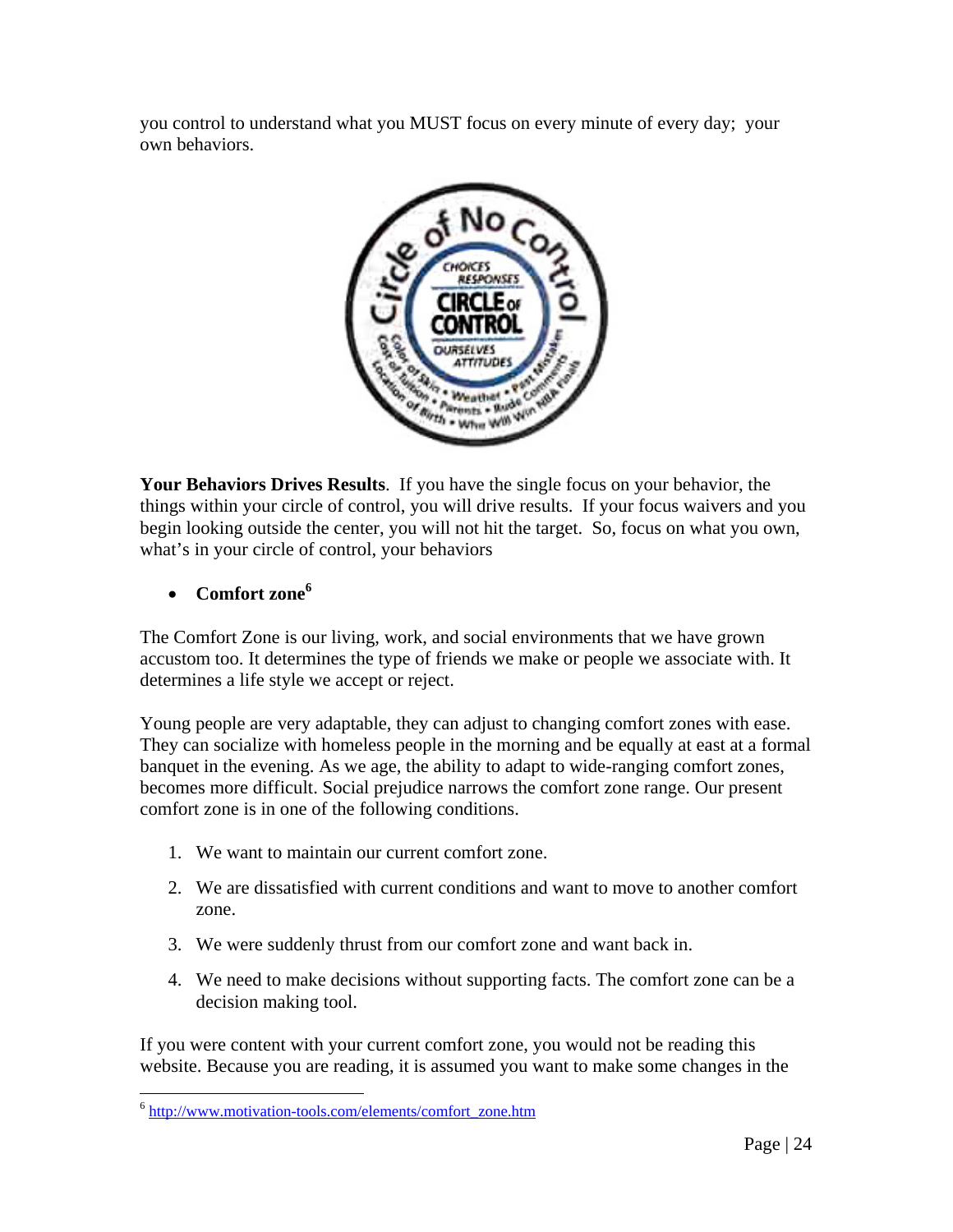way you live and work. That brings us to step two. If you are dissatisfied with your life style, you can change it by changing your comfort zone.

Comfort zones are directly related to our dreams or goals, which is associated with selffulfilling prophecy. In order to grow and change, we must first be discontent with our current comfort zone. To change to different life style, establishing a business, or succeeding at a challenging project, we must realize that all meaningful and lasting changes occur first in daydreaming (fantasizing) and then they work their way into reality. If we clearly and vividly imagine ourselves being and having the things we truly want, we will create a new picture of ourselves. The old comfort zone, in time, will be unacceptable and we will find ways to acquire the new.

For example, if we want to sail the South Pacific in our own sailboat, we must clearly and vividly, image ourselves sitting in the cockpit of our boat and think about the challenge this environment would bring. This includes accepting the dangers along with the pleasures. The key to upgrading our comfort zone is to raise our self-image and level of what we expect or want first, then we will find opportunity to make the goal reality.

The more clearly and vividly we fantasize our dream, with frequent repetitions and emotional impact, the stronger and more real the pictures on the subconscious level will become. Once our subconscious accepts this image and its expectation, the subconscious will go to work, searching for a way to bring it into reality. If we feel that these things are too good for us, we will find ways to fail. If, however, we intentionally use our imagination to:

- Imagine the change we want.
- Build an expectation of the change.
- Mentally and emotionally, prepare ourselves for the change by anticipating what it will be like.

We will find ways to acquire dream and, when mentally ready, it will arrive faster than we ever thought possible. In effect, what we are doing is deliberately preparing for selffulfilling prophecy. As has been repeated many times, "Whatever the mind can conceive and believe, it can achieve."

For some people, problems, suffering, poverty, bad breaks are their comfort zone. Try to take away these problems and they will fight back. They find comfort in finding fault and complaining about their misfortune. The same is true for businesses. Daily crisis, employees making bad decisions, accidents, trivial problems, confrontation between management and workers is a workforce comfort zone. Management and workers have grown accustom to seeing things go wrong and expect them too. Management finds comfort in finding fault with workers and workers find comfort in finding fault with management.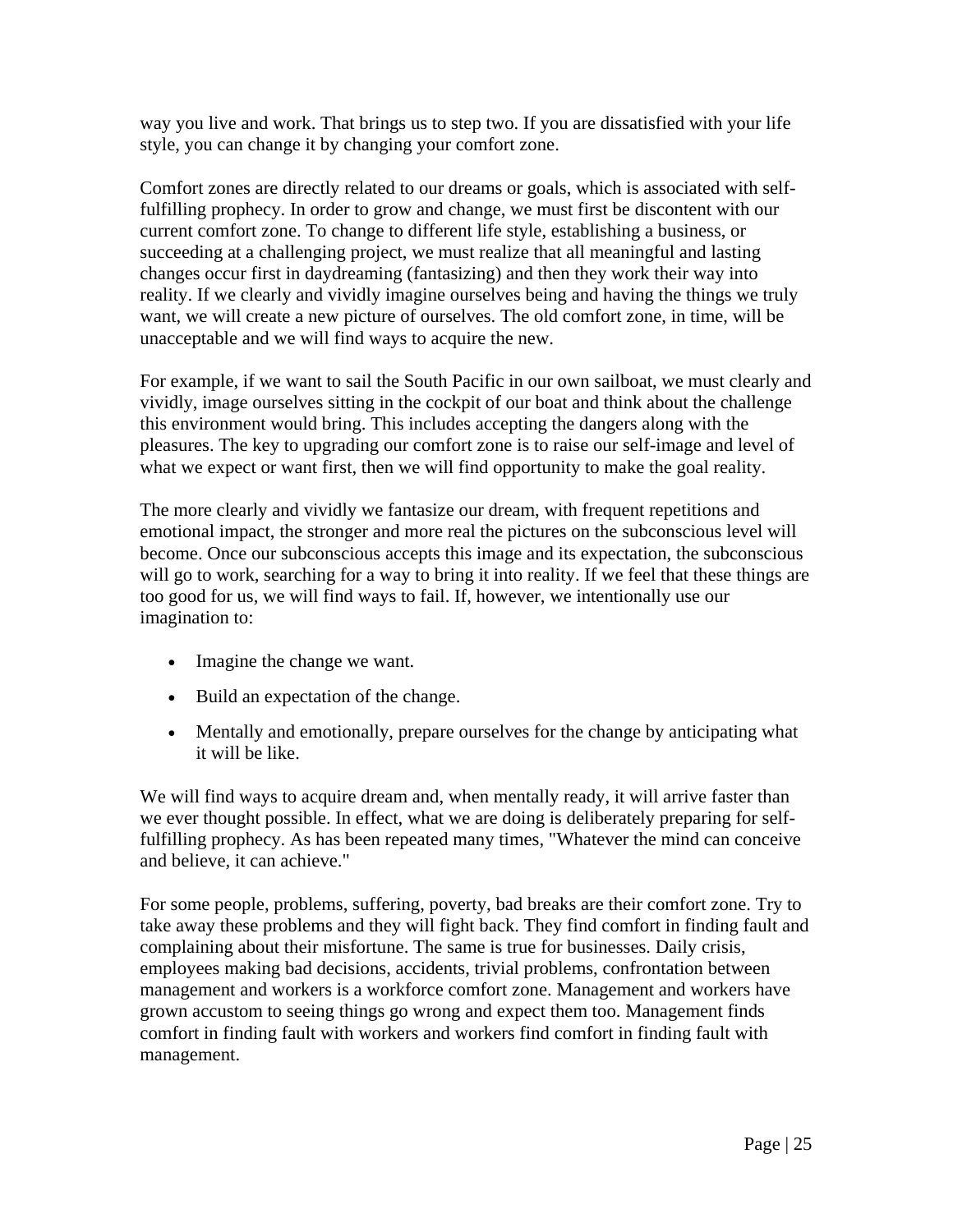

Negative comfort zones can be overcome by setting and thinking about positive goals. What we think about all day and what we expect, be it positive or negative, is our comfort zone.

#### **Loneliness**

- What to do when you are feeling down?
- The curve of our Mission!

#### **Activities to do**

- Mission Statement
- Swot Analysis

#### **What to bring / What not to bring!**

• Tips!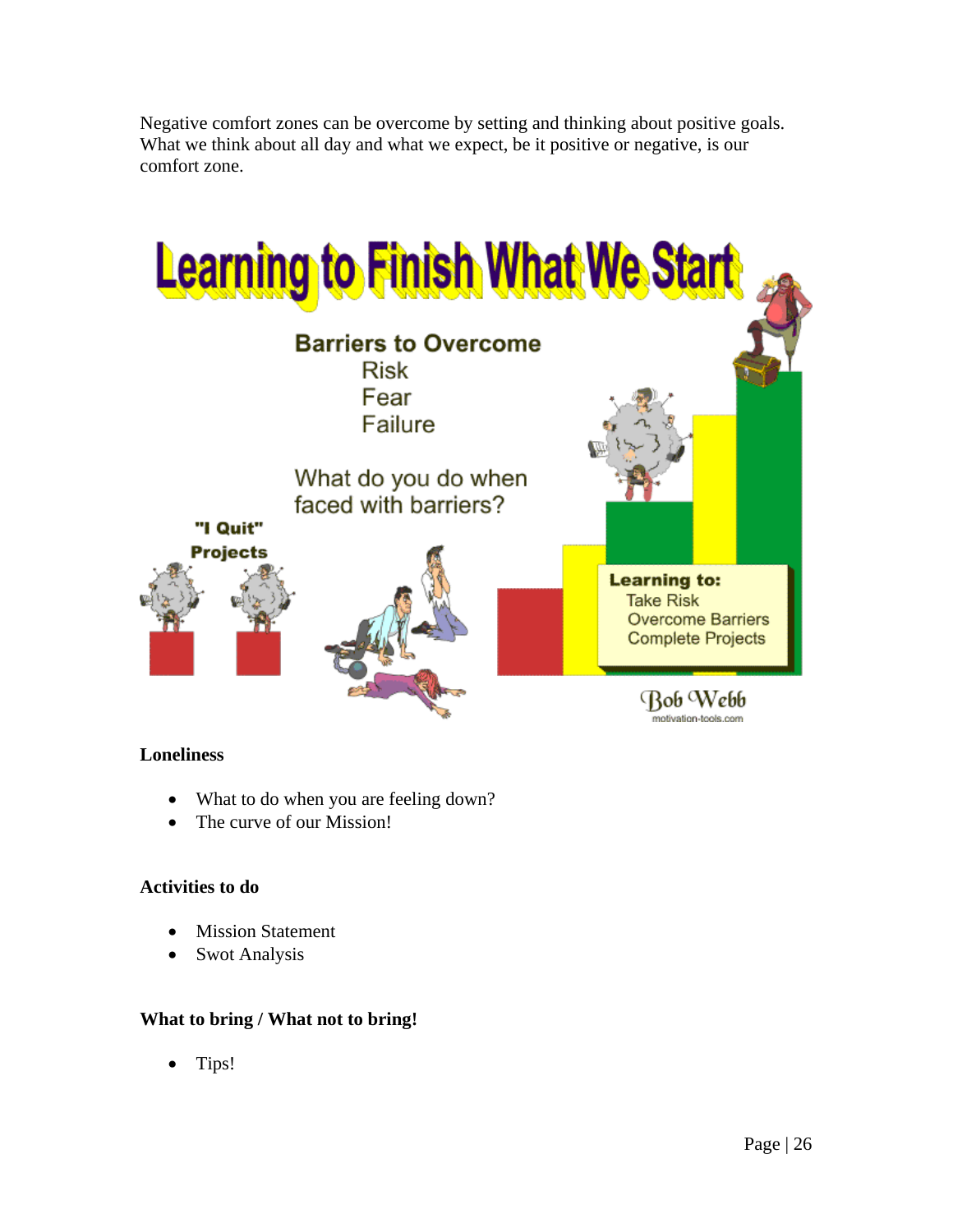

## **SALESIAN VOLUNTEER DECLARATION**

I, **I, and the serve AS A SALESIAN VOLUNTEER** AS A SALESIAN VOLUNTEER FOR A PERIOD OF **1 YEAR**. I HAVE READ, UNDERSTAND AND AGREE TO ADHERE TO **THE GENERAL PRINCIPLES AND RULES** OF THE SALESIAN VOLUNTEER PROGRAM. I ACCEPT **THE GENERAL PRINCIPLES AND RULES** OF THE SALESIAN VOLUNTEERS AND CONSIDER MYSELF BOUND BY THEM. I AGREE THAT BY SERVING AS A SALESIAN VOLUNTEER, I WILL NOT BE AN EMPLOYEE OF THE SALESIANS, OR ANY ENTITY SPONSORED BY THE SALESIANS

I, UNDERSTAND THAT I WILL BE PARTICIPATING IN THE SALESIAN VOLUNTEER PROGRAM (THE "PROGRAM") AT MY OWN RISK. I EXPRESSLY ASSUME ALL OF THE RISKS INCLUDING, WITHOUT LIMITATION, THE RISK THAT I MAY BE INJURED OR BECOME ILL DURING MY TERM IN THE PROGRAM. I AGREE THAT DURING MY PARTICIPATION IN THE PROGRAM I WILL BE SOLELY RESPONSIBLE FOR MY OWN HEALTH (EXCEPT FOR EXPLICIT MEDICAL COVERAGE WITHIN THE PROGRAM), WELL BEING AND SAFETY. I FURTHER AGREE THAT I WILL NOT HOLD SALESIANS, THE SALESIAN VOLUNTEER PROGRAM, THE SALESIANS OF DON BOSCO, OR ANY OF THEIR SUBSIDIARIES, AFFILIATES, AGENTS, BOARD OF DIRECTORS, OFFICERS, EMPLOYEES, VOLUNTEERS, SUCCESSORS AND ASSIGNS ("THE SALESIAN AND RELATED ENTITIES"), LIABLE OR RESPONSIBLE FOR ANY INJURY OR DAMAGES WHATSOEVER THAT I MAY SUFFER IN CONNECTION WITH THE PROGRAM INCLUDING, WITHOUT LIMITATION, ANY DIRECT, INDIRECT, SPECIAL, INCIDENTAL, CONSEQUENTIAL, PUNITIVE OR OTHER DAMAGES ARISING OUT OF MY PARTICIPATION IN THE PROGRAM.

 IN ADDITION, I HEREBY AGREE TO INDEMNIFY AND HOLD THE SALESIAN ENTITIES AND RELATED ENTITIES HARMLESS FROM ANY AND ALL CLAIMS, LIABILITY, DEMANDS, ACTIONS, JUDGEMENTS, COST OR EXPENSE WHATSOEVER (INCLUDING REASONABLE ATTORNEYS' FEES) CAUSED BY MY OWN ACTIONS OR OMISSIONS THAT MAY ARISE ON OR AFTER THE DATES ON WHICH I HAVE SIGNED THIS DECLARATION, INCLUDING BUT NOT LIMITED TO ALL NEGLIGENT AND/OR INTENTIONAL TORTS, PERSONAL INJURIES EITHER PHYSICAL OR EMOTIONAL, KNOWN OR UNKNOWN, AND/OR INJURY TO PROPERTY, REAL OR PERSONAL.

 $_{\rm {DATE}}$ *SIGNATURE OF SV*  $_{\rm {DATE}}$ *DIRECTOR OF SVP* \_\_\_\_\_\_\_\_\_\_\_\_\_\_\_\_\_\_\_\_\_\_\_\_\_\_\_\_\_\_\_\_\_\_\_\_ DATE\_\_\_\_\_\_\_\_\_\_\_\_\_\_\_\_\_\_\_\_\_\_ *WITNESS*